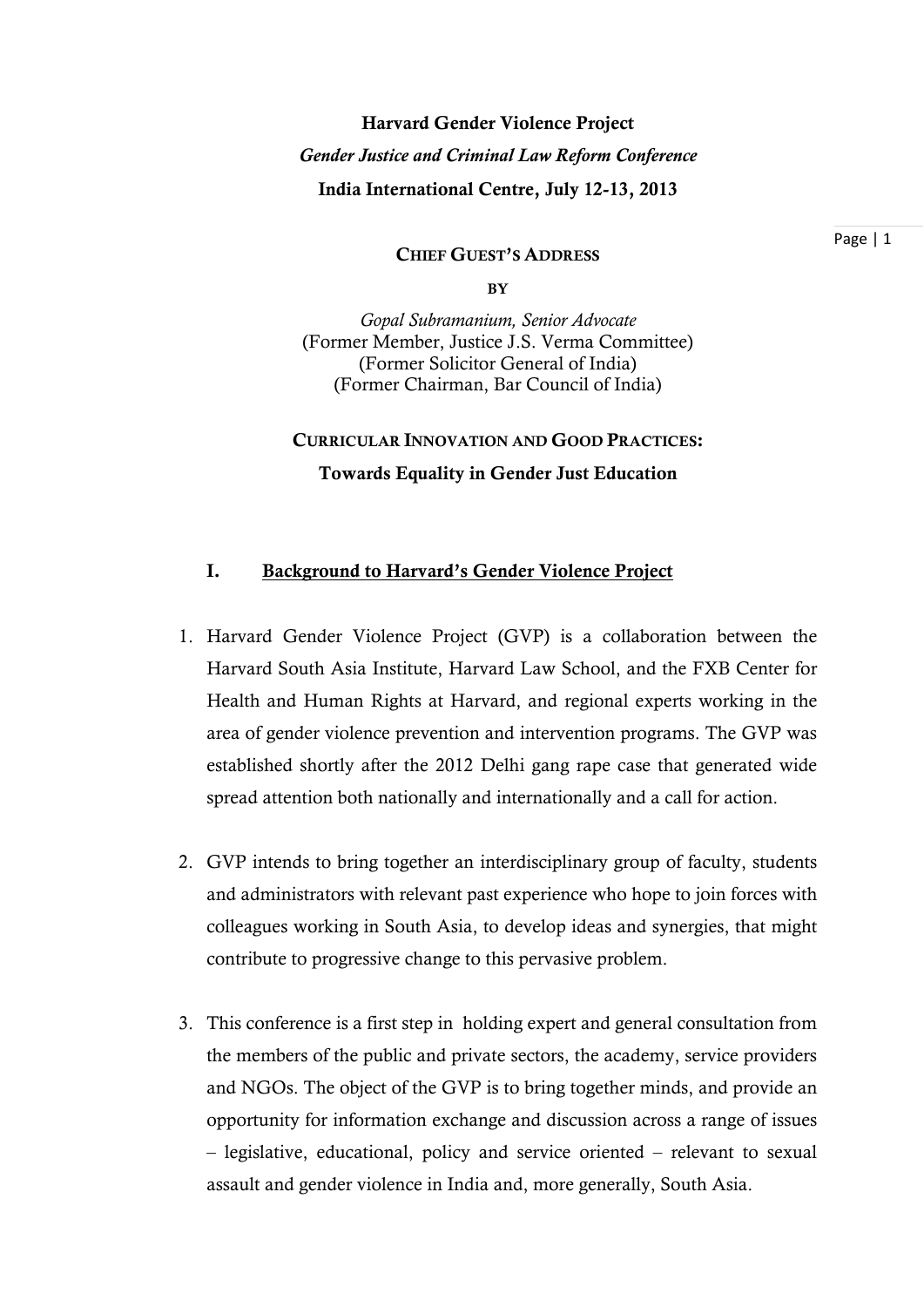*"The GVP will focus on three key issues:* 

- *Law and Law Enforcement - While public pressure over highly visible cases often spurs new laws the question of enforcement of such laws needs to be addressed at the outset. Our experience in the United States with the federal Violence Against Women Act, originally passed in 1994, and recently reauthorized by President Obama, is instructive in certain ways. It illustrates the need for a sustained focus on*  law enforcement through police accountability as well as community involvement. *We hope to engage in substantive dialogue regarding civil rights approaches to addressing sexual violence to supplement the criminal justice procedures and laws already in place. We hope to work with colleagues in India to consider what new legislation might be considered to achieve sex equality in India.*
- *Building Good Practices Our discussion will highlight programs which demonstrably work to fast forward reform. While our main research emphasis will be on programs in India, we also plan to include in our preliminary research particularly pertinent examples from other jurisdictions. The goal is to explore creative policy making and practice as a prelude to collaborating with sister organizations already actively encouraging innovation in this area. The study will include preventative programs strengthening adolescent girls' life options, supportive programs supplying legal, medical and psycho-social assistance to survivors of rape, incest and other forms of sexual violence, medium and long term mentoring and accompanying activities targeted at victims of violence. We also plan to include*  initiatives that strengthen criminal justice institutions from a rights perspective, *including police training, interventions with law makers and judicial entities, with emergency physicians, primary health care workers and other responders to gender violence. The work of community organizations developing a zero tolerance approach, and interrogating prevailing notions of masculinity in the public sphere, including in the media, in educational institutions, in employment contexts will also be relevant.*
- *Curricular Innovation – With a view to contributing to ongoing discussion about the importance of relevant teaching in school, we plan to document good practice*  examples of curricular innovation related to sex education and other relevant topics. We hope to collaborate with others to build a network of teacher *organizations, education experts and relevant community stakeholders. This network will, we hope, be engaged in developing a program of curricular reform that includes enhanced adolescent participation in the design of curriculum, new teaching materials and techniques, new topics for secondary school class discussion, and new perspectives challenging stereotypical notions of male and female roles. Subjects such as menstruation and menstrual hygiene, homosexuality, HIV/AIDS and others that are currently taboo will be included in the discussion."*
- 4. The objective of the conference is to generate concrete recommendations for policy makers and service providers as well as action plans for practical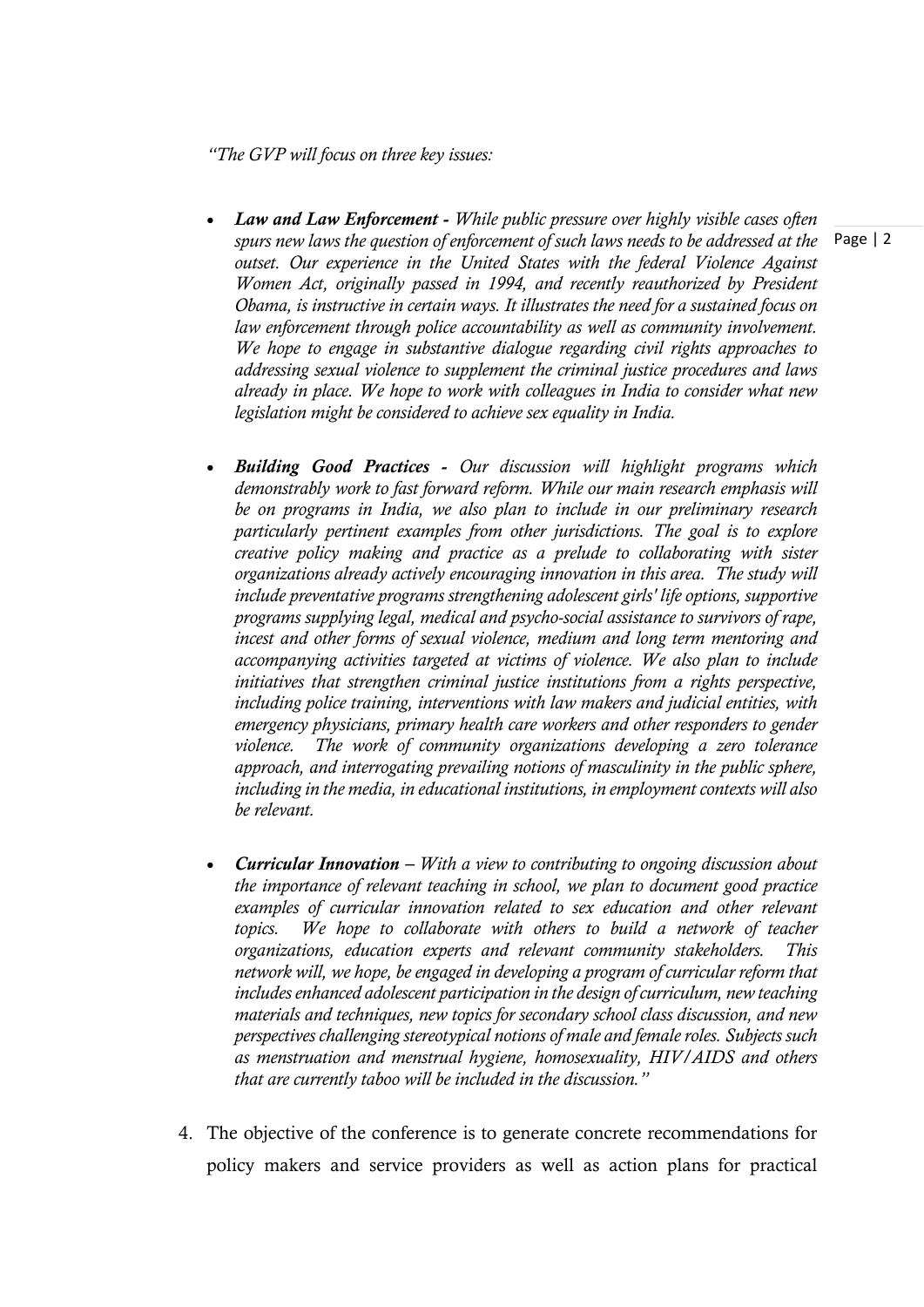implementation of the recommendations of Justice J.S. Verma Committee over an extended period.

# II. Introduction on Role of Education in Fostering Gender Equality

Page | 3

5. Chief Justice Verma also chaired a committee on "*Operationalization of Fundamental Duties of Citizens*" wherein he recommend that:

> *"3.40.2 Education is not confined only to the time spent in schools and colleges. Education begins at birth in the subconscious and continues till death. Anyone who says that he has nothing more to learn is already braindead. It follows that the influences that play on a child at home are of great importance. Parents should understand that education begins at home, the examples they set, the environment of enlightenment and tolerance that is necessary to produce good citizens cannot be sub-contracted to formal schooling important though this is. Schemes should, therefore, be framed that include parents in social activities that have as their objective the country's age-old traditions, its welcome to the persecuted of every faith, its virtue of tolerance of and respect for all religious and a certain pride in belonging to this land and in being considered as Indian. The highest office in our democracy is the office of citizen; this is not only a platitude, it must translate into reality. The distinction is not illusory. This country has given far too much indulgence to an attitude of mind that acts on the question what is there in it for me Education and the process of inculcating unselfishness and a sense of obligation to one's fellowmen should inspire the question - where does my duty lie? The transformation has the potential to make our nation strong, invincible and able to command the respect of the world."*

- 6. The Verma Committee had noticed that a number of provisions in the Constitution exist that mandate the State and its various organs to guarantee gender equality. In order to give effect to this Constitutional goal, it is necessary that laws and policies which involve crime against women must also be sufficiently structured to give effect to these guarantees.
- 7. The fundamental duties of every citizen specified in Article 51A of the Constitution of India include the duties 'to renounce practices derogatory to the dignity of women' in clause (e), and the foremost duty 'to abide by the Constitution and respect its ideals' in clause (a). In the Verma Committee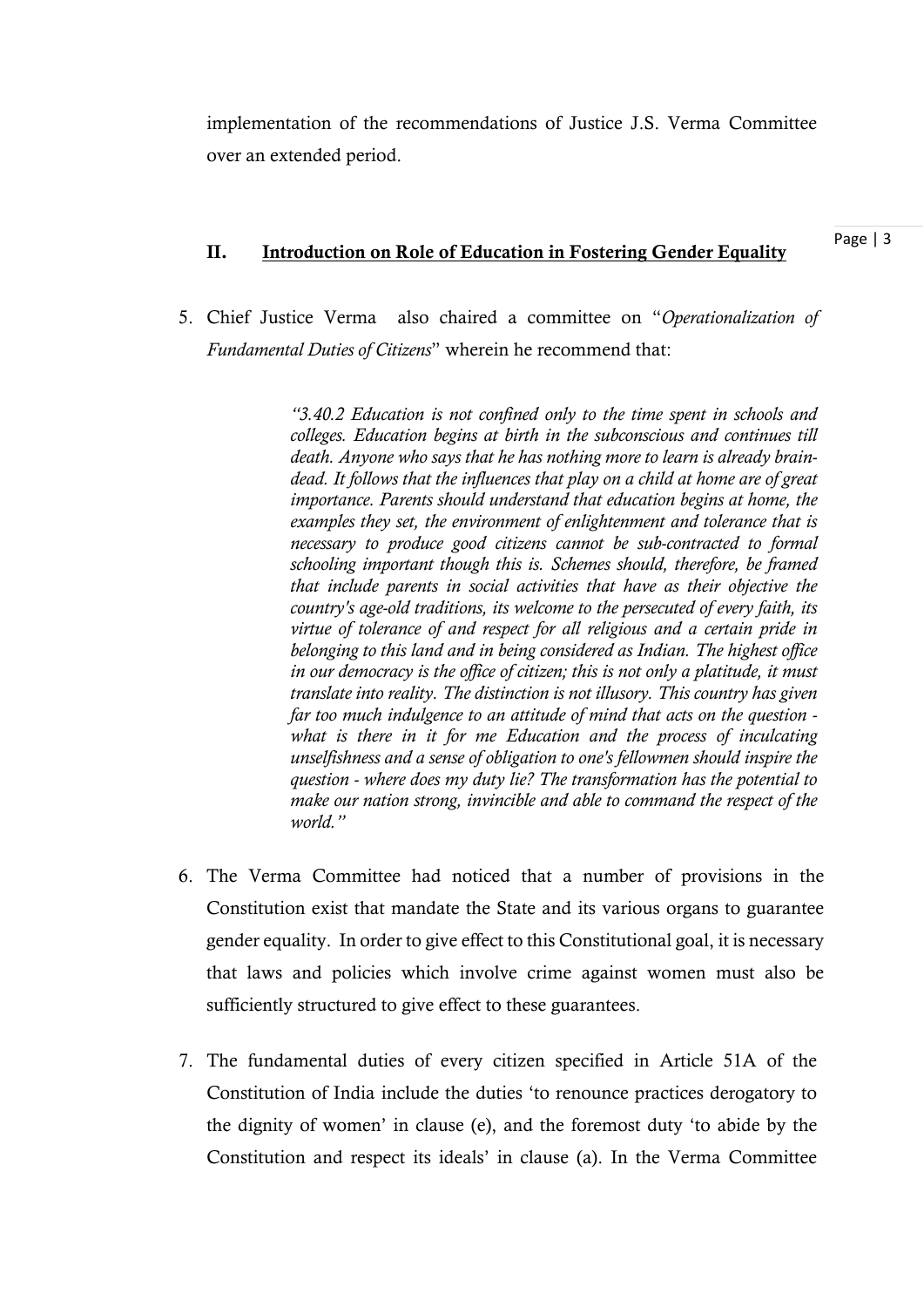Report, we had pointed out that these fundamental duties are merely a reiteration of the values of the Indian ethos, which needed a reminder in the waning moral structure of the society, more prevalent in the institutions of governance. In fact, Aristotle, in *'Politics',* has rightly underlined the importance of 'education of citizens in the spirit of the Constitution' in the following words:

Page | 4

*"The greatest of all means…for ensuring the stability of Constitutions—but which is nowadays generally neglected—is the education of citizens in the spirit of the Constitution…"1*

- 8. As suggested in the Verma Committee Report, the ethos of empowerment of women does not limit itself to political equality, but also extends, in equal terms, to social, educational, and economic equality.
- 9. All endeavour must be made that woman are equally capable and productive for the purpose of becoming self-sufficient, which would be one of the intrinsic safeguards for 'feeling' and 'perceiving' equality embodied in Article 14 of the Constitution. Naturally, this cannot detract from the reality that political power, domestic violence, education and social status are indeed vital concerns. In terms of 'education' it is absolutely necessary the curriculum is 'gendered', and the curriculum as well as teaching methodology while taking into account gender differences does not perpetrate discrimination.
- 10. There is no doubt that regular practices, rituals and methodology that interact with our children has an indelible impact on their impressionable minds. Any exercise to foster gender equality, or attempts to correct gender bias and to cure the mindset of the prejudices influencing the society has to necessarily address the aspect of the role of education, and particularly the curriculum and pedagogy. It is generally perceived that until recently, attempts were only to treat the symptoms, and no attention seems to have been paid to address the systemic problem that lies at the root of misogyny that also manifests in violence on the basis of gender. *"Patriarchal constructions of knowledge perpetuate patriarchal*

<sup>&</sup>lt;sup>1</sup> Aristotle, *Politics*, ed. R. F. Stalley, trans. Ernest Barker (Oxford, 1998)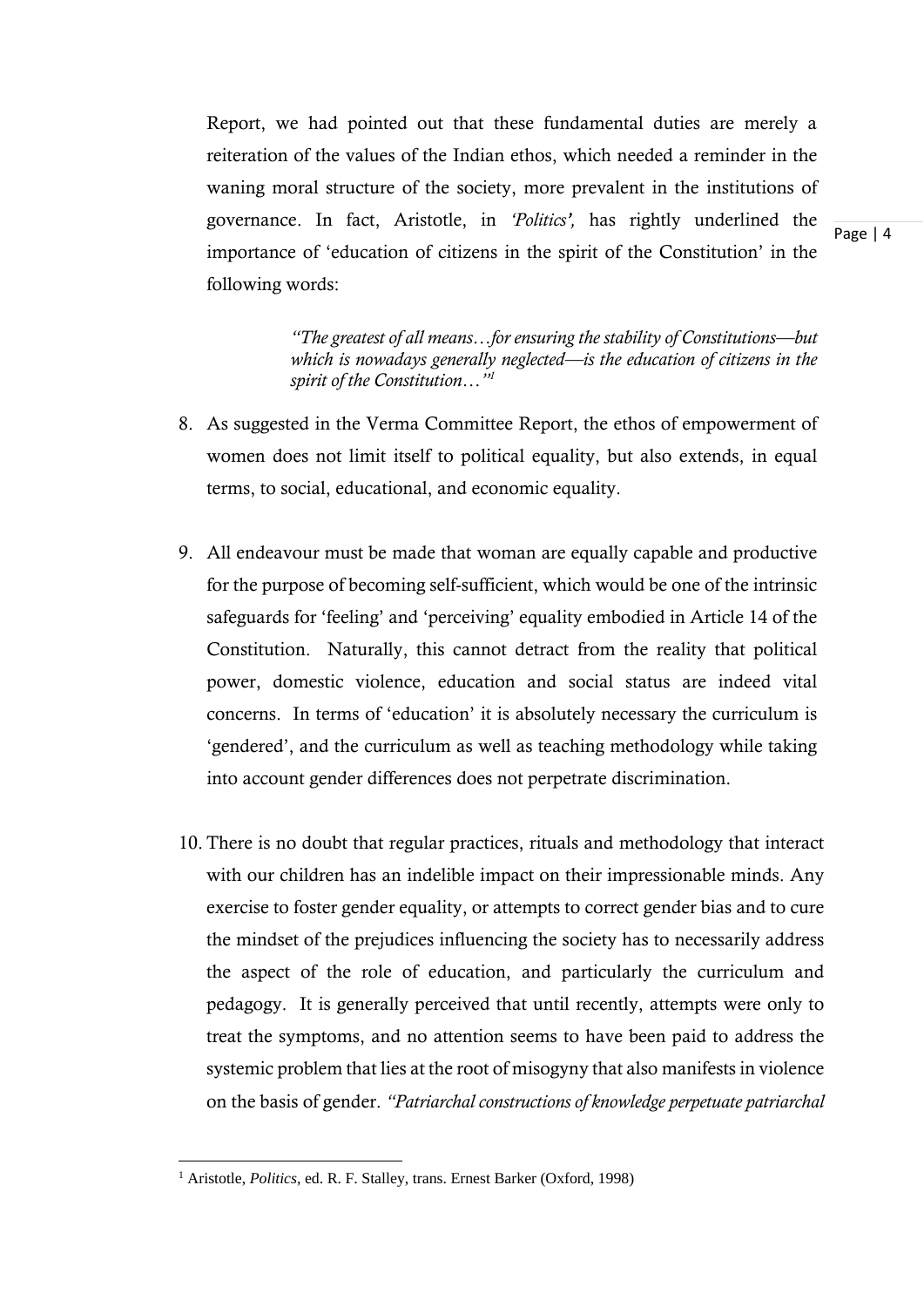*ideology and this is reflected in educational institutions, knowledge system and media which reinforce male dominance. More subtle expressions of patriarchy was through symbolism giving messages of inferiority of women through legends highlighting the selfsacrificing, self-effacing pure image of women and through ritual practice which emphasized the dominant role of women as a faithful wife and devout mother."2*

11. We had suggested in the Verma Committee Report that education has to begin at birth in the home, in formal education, personal behaviour, social interaction, and it has to continue life-long. The process may take time for its completion, but it must commence forthwith. And that is where the importance of curricular reform has rightly come into focus.

- 12. In the formation of curriculum, there is a necessity to probe deeper in recognizing multiple patriarchies and striking at a wider 'culture of misogyny' through a change in educational practices, curriculum reforms and pedagogy. Such curriculum change ought to focus not only in fostering gender equality, but also to develop a sense of empathy and developing the ability to understand from other vantage points.
- 13. While presently, a noticeable thrust for women's development with respect to girls' education exists, there seems to be little that is done to bridge the gender disparity and ensuring a curriculum change, and analyzing the causes of disparities in achievement of boys and girls. This requires further interrogation into integration of both and women in to economic activities, and whether in terms of curricular there exist any systemic reason that discourages participation of women.
- 14. As highlighted in Verma Committee Report also, discrimination between sexes in the allocation of scarce resources in various fields such as nutrition, medical care and education is directly related to the greater desirability of the son and the transferability of the daughter. In most families, girls are brought up seeing

<sup>2</sup> Suranjit Ray, Understanding Patriarchy, last accessed at http://www.du.ac.in/fileadmin/DU/Academics/course\_material/hrge\_06.pdf on July 4, 2013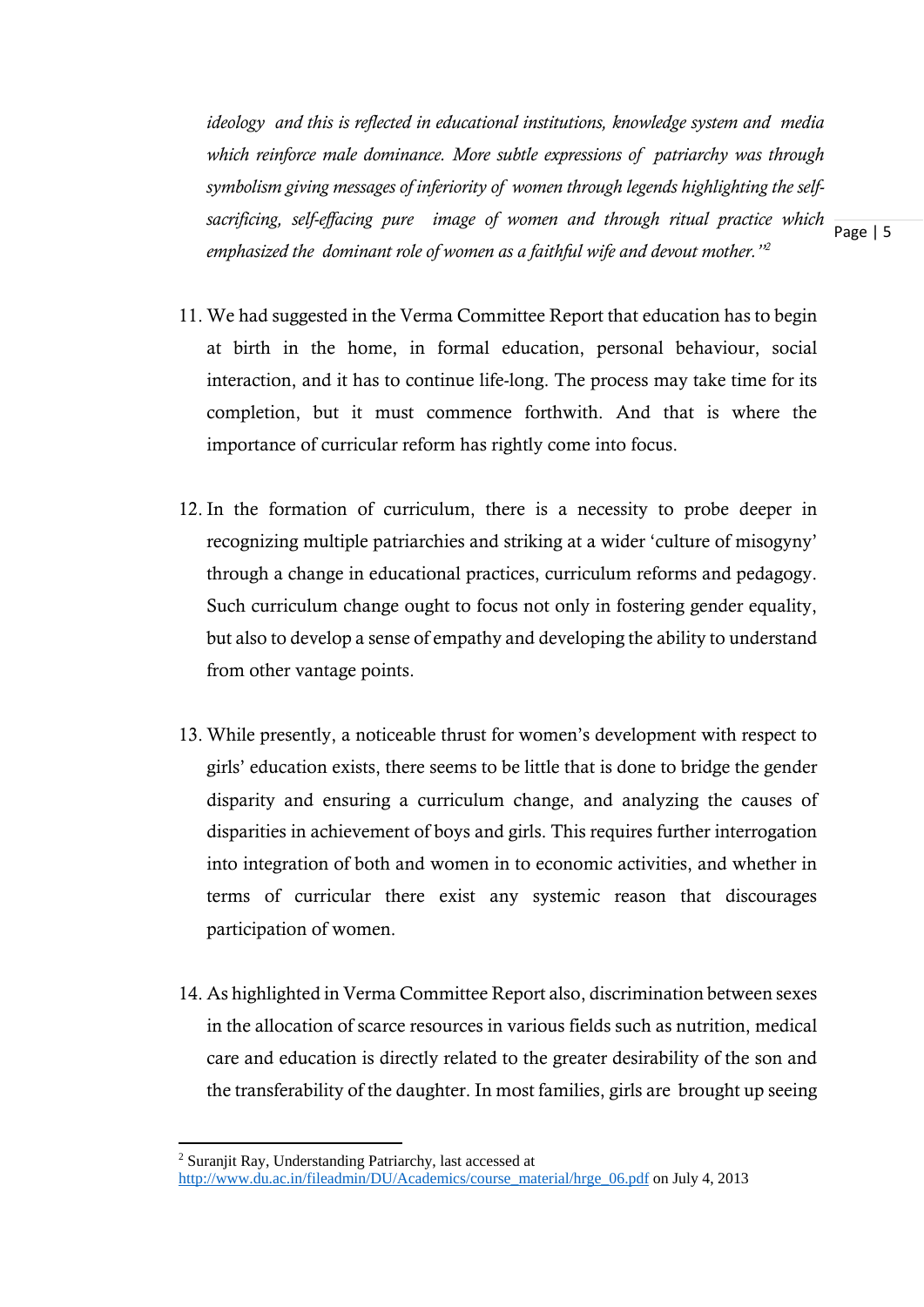their brothers get more and better food, and more attention and priority. This attitude is internalized by girls often without being conscious of it; but a conscious effort is also made so that the girls inculcate the cultural norms which legitimize a differential treatment between girls and boys, which then is not questioned.<sup>3</sup>

Page | 6

- 15. We are all now aware of the Constitutional position that 'non-discrimination' is not merely the absence of discrimination, and in fact is an affirmative position. It does not require too much effort to understand that the purpose of equality under the Constitution can simply be defeated by recourse to subtle, slants of behaviour, attitudes and power play as well as the exhibition of arrogance.
- 16. The problems arising out of gender inequality and repression of sexuality also affect the political crusade against the real problems of life such as impoverishment, mal-nutrition, child abuse, lack of physical protection, destitution, and lack of access to education. Stereotypes of masculine and feminine behaviours and characteristics permeate our culture in ways that we may not even be able to identify easily. There is an additional aspect, when a child's aptitudes and interests deviate from 'accepted' norms, he is often subjected to discrimination and ridicule.
- 17. Therefore, when it comes to gender justice and fostering a sense of equality, there is more to be done than what could be achieved through legislation alone.

### III. Curricular Reforms

18. It is noted in African Development Bank Groups Checklist for Gender Mainstreaming in the Education Sector with a Special Focus on Education, Science and Technology Sub-Sector that:-

<sup>&</sup>lt;sup>3</sup> Towards Equality-Report of the Committee on the Status of Women in India, Sharma K. and Sujaya C.P. (Ed), Pearson, 2012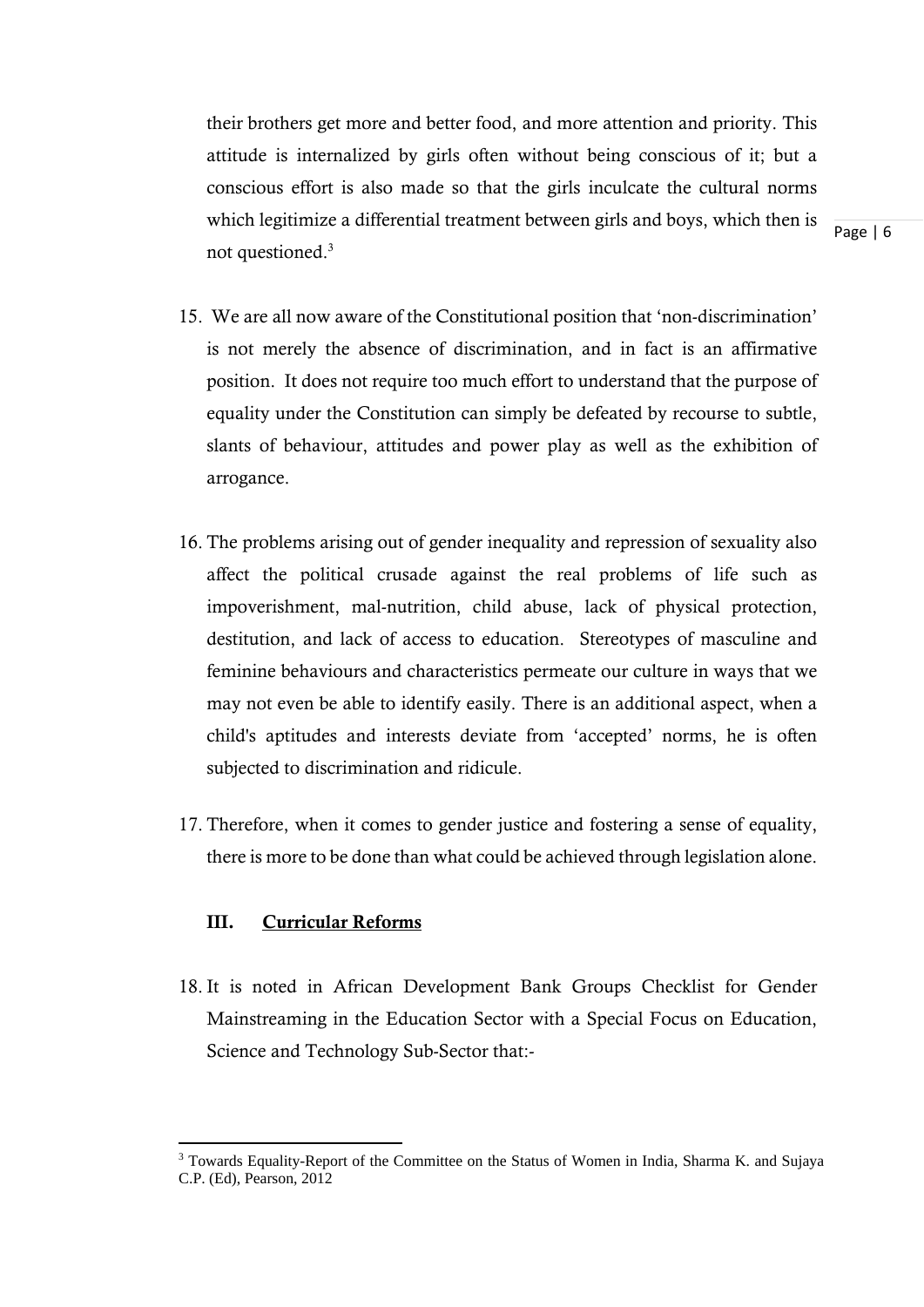*"Education is critical for the empowerment of both men and women. According to available literature, education expands opportunities, enhances people's capacity to develop their full potential, contributes to more equal gender relations and ultimately enables recipients to benefit from development interventions. Education also enables the use of "voice' more effectively in decision making in the household, community, workplace and the public arena. For women, basic literacy is essential in improving women's living standards. Furthermore, investment in the education of women yields multiple benefits for overall development goals which contribute significantly to the poverty reduction goal of the Bank given the positive effect of education on the role women play in the health, food security, education and socialization of their children."*

- 19. The Beijing 1995 Platform for Action identifies two strands in gender mainstreaming that have practical and operational implications: the integration of gender in policy analysis and formulation, and ensuring that the priorities of women as well as men are heard in participatory consultation and development process.
- 20. While the process of gender identification starts at a very young stage, by the time a child reaches the middle of childhood, gender identification continues to become more firmly established, not only in children's interest in playing more exclusively with youngsters of their own sex, but also in their interest in acting like, looking like, and having things like their same-sex peers. As suggested in the Verma Committee Report, school teachers should promote group interactive practices so that the idea of a male child having masculinity and which necessarily implies an implied repudiation of feminity or sensitivity must be discouraged. Education at this level must involve breaking down many of the sexual stereotypes (including relating to emotions) that direct and limit our behaviour, and creating an environment of greater sexual equity and balance. We had also suggested in the Report that the attempt of education should be to liberate children from social constructs and not to reinforce them; and thrust has to be inculcation of respect for other persons especially that of the other gender.
- 21. The African Development Bank draws the checklist from Asian Development Bank Gender Checklist for Education and has devised a strategy to endeavor that its projects are in compliance with the millennium development goals for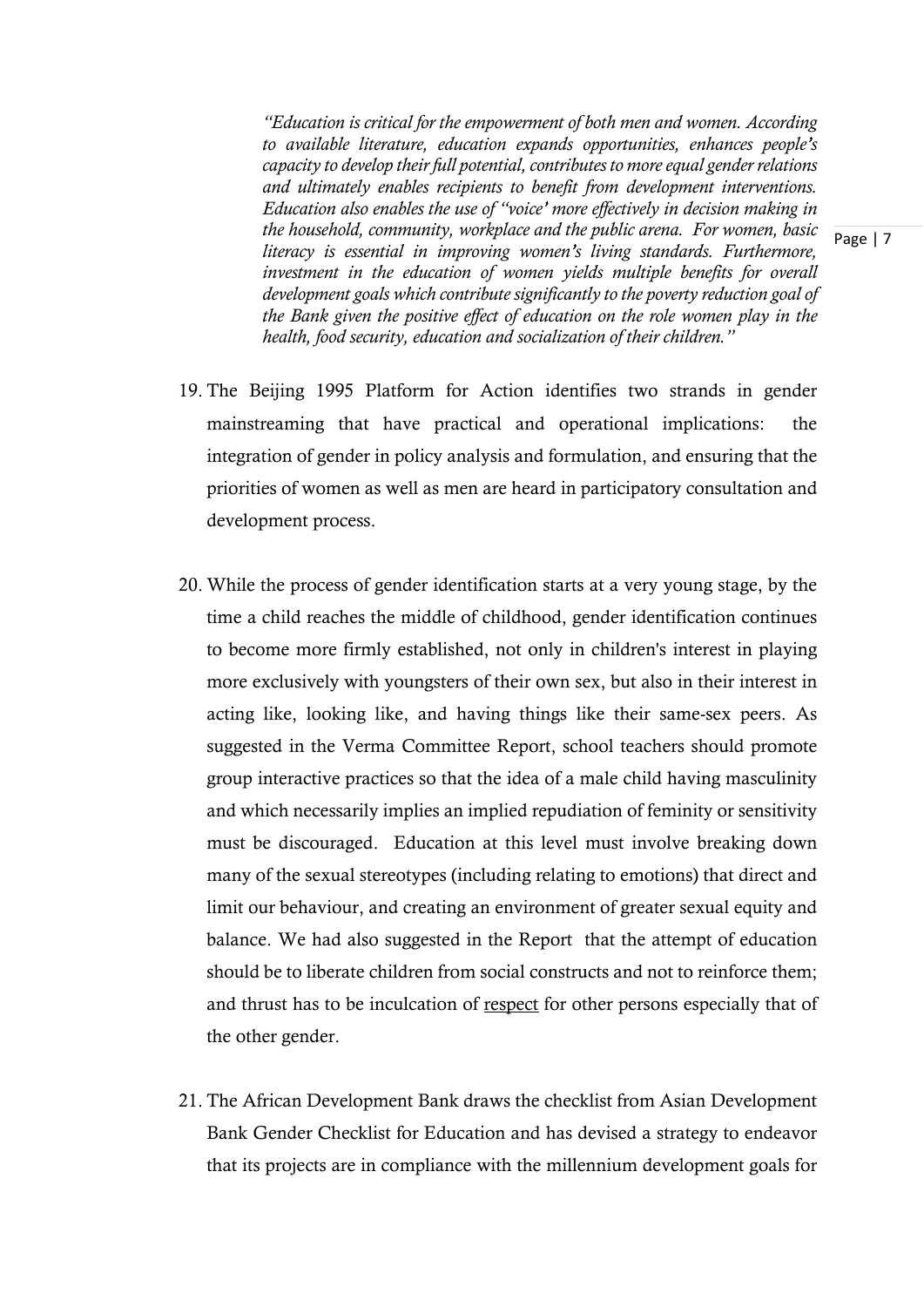achieving universal primary education is equally available to boys and girls and that gender is given due regard to.

## *"Priority Gender Equality Issues in Education Sector Projects Gender Issues in basic and primary education:*

Page | 8

- *equal access and participation rate to school for girls and boys in various social groups;*
- *availability of facilities (separate dormitories, toilet facilities, special financial incentives to ensure ; female retention rates, etc.) needed to improve girls' access to schools;*
- *improvement of dropout rates of girls/boys;*
- *inadequate female teachers at the various educational levels to act as role models;*
- *poor quality and relevance of teaching/training;*
- *limited women involvement in school management;*
- *lack of support services such as counselling and health service to address intersectoral factor that affect girls participation in education;*
- *inaccessibility of opportunities for training or scholarship for both girls and boys.*

## *Gender issues in secondary education*

- *improved awareness of existing education and training opportunities for girls in all available programs;*
- *increased availability secondary education offered in rural communities;*
- *improved facilities at secondary training institutions (e.g., secure women's dormitory accommodation, study facilities for women where sex segregation is a cultural norm) to allow women to enrol;*
- *increased training, recruitment and retention of female teachers at this level.*

### *Gender issues in non-formal education and training*

- *restricted free time for women in the client population to participate in training;*
- *offered at times when women with family responsibilities or jobs are unable to attend;*
- *limited women participation in the choice of training programs;*
- *courses or training sessions held in locations that are accessible to women as well as men, considering cultural norms and women's mobility? Are childcare services needed to facilitate women's participation;*
- *inadequate mechanisms for poor women, in particular, to receive information about non-formal education/training opportunities;*
- *high cost of training prevents the participation of women without independent sources of income;*
- *lack of arrangements for scholarships, adequate physical facilities, and other special arrangements to ensure female participation;*
- *poor understanding by education planners of the contribution of training to improving women's productive capacity and increase of their marketable skills and income-earning potential;*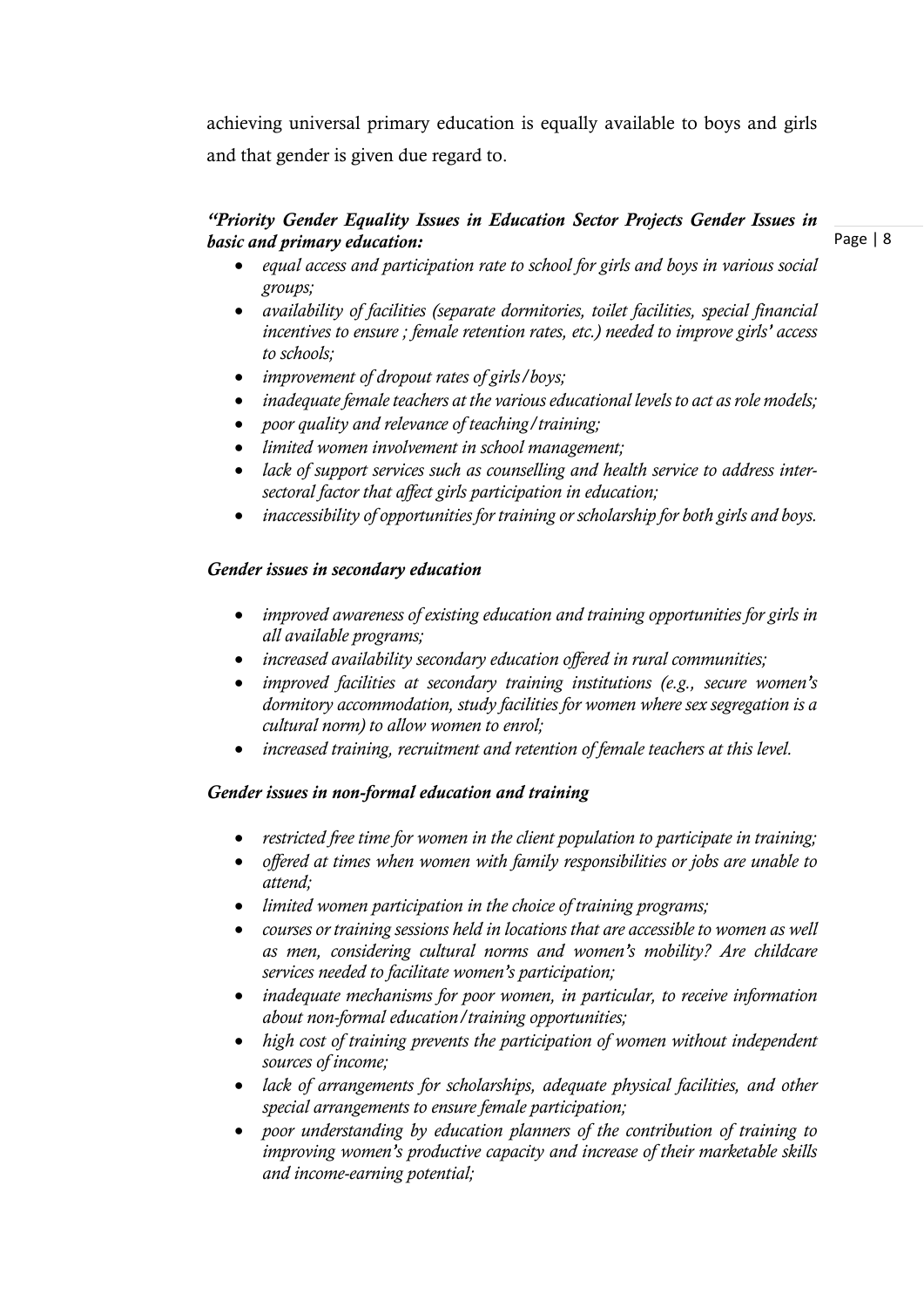- *lack of consideration of health and population issues or other issues relevant to women in training;*
- *lack of mechanisms in education interventions monitoring and evaluation of effects on women participation and empowerment."*
- 22. The check list formulated by the African Development Bank aims to 'engender Page | 9 education' which could mean, inter alia, the following:-
	- (a) gender sensitive targeting
	- (b) deepening understanding of gender equality
	- (c) reconceptualising learning
	- (d) making schools more responsive to local needs
	- (e) child centeredness
	- (f) empowerment of girls
	- (g) involving parents specially mothers in decision making
	- (h) intervening in social spaces to influence change
	- (i) empowering and resourcing teachers specially women teachers
	- (j) building traditions that celebrate learning
	- (k) using research to identify problems and hear voices
	- (l) continuous monitoring of goal achieved
- 23. Commonwealth Secretariat has also highlighted the importance of linking promotion of girls' access to education with learning processes. To ensure sustainable improvements in female education, both access and quality reforms cannot be separated from one another.
- 24. As highlighted above, involvement of mothers in the decision making process is a valuable method because mothers have been consistently identified as a key driver for change especially for improving daughter's education prospects. Reasons for targeting the involvement of mothers are not just about drawing their roles as home makers and carers but as a way of improving women's capacities and skills to hold service delivery accountable.
- 25. Crimes against women are an egregious violation of several human rights demanding strict punishment with deterrence to prevent similar crimes in future by the likeminded. As noted in the Justice Verma Committee Report, "*If rape*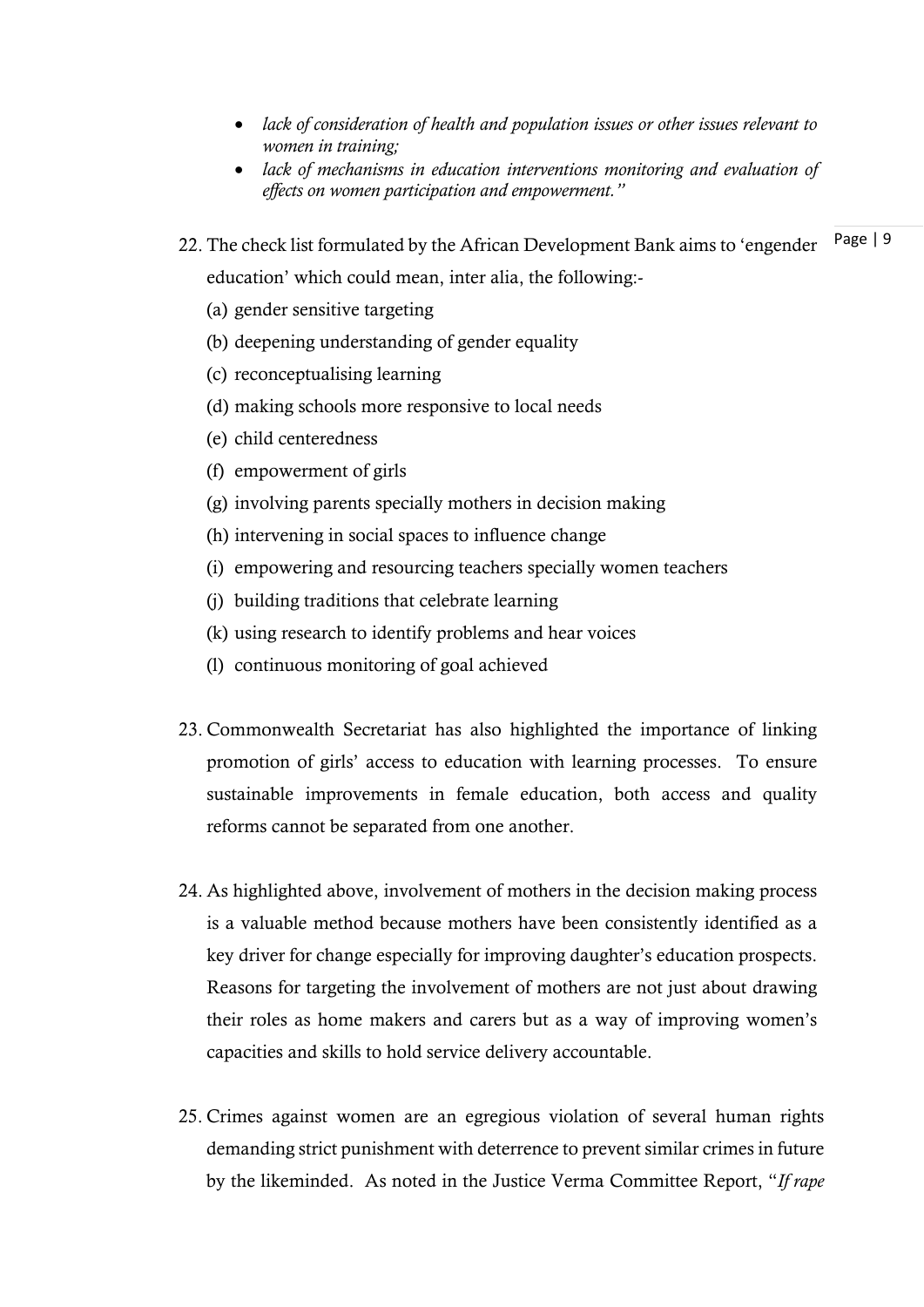*has to be prevented, it has to be prevented not only as a crime, it has to be also prevented by substantive attitudinal changes in society.*" Formulation or incorporation of a curriculum with a preventive outlook or preventive programmes helps inculcate social competency and reduce aggressive and impulsive behaviour.

- 26. I am of the firm view that the scope of criminal law is not only to punish for transgressions but also to prevent commission of transgressions, and this approach is also reflected in Verma Committee Report. During our consultations, the Committee was surprised to find out that offences such as stalking, voyeurism, 'eve-teasing' etc are perceived as 'minor' offences, even though they are capable of depriving not only a girl child but frail children of their right to education and their freedom of expression and movement. Justice Verma Committee took the view that it is not sufficient for the State to legislate and establish machinery of prosecution, but conscious and well thought out attempts will have to be made to ensure the culture of mutual respect is fostered in India's children. Preventive measures for the initial minor aberrations are necessary to check their escalation into major sexual aberrations.
- 27. In schools, even in co-educational schools in India, the students are rarely introduced to the concept that people develop themselves as men and women, which forms a dynamic part of their overall self-perception. Understandably, there is a certain level of discomfiture in traditionally rooted parents in the schools introducing to children the development of gender identity and the stability and dynamics of self-perception in terms of gender role over the course of one's life, and dependent on personal experiences. Conditioning of social behaviour that takes place in schools and colleges, reflects varying degrees of aggression, dominance, dependency, and gentleness which may be attributed to the 'man' or 'woman'.
- 28. The only institution which can counteract the indoctrination process which affects the development of individual personalities is the educational system.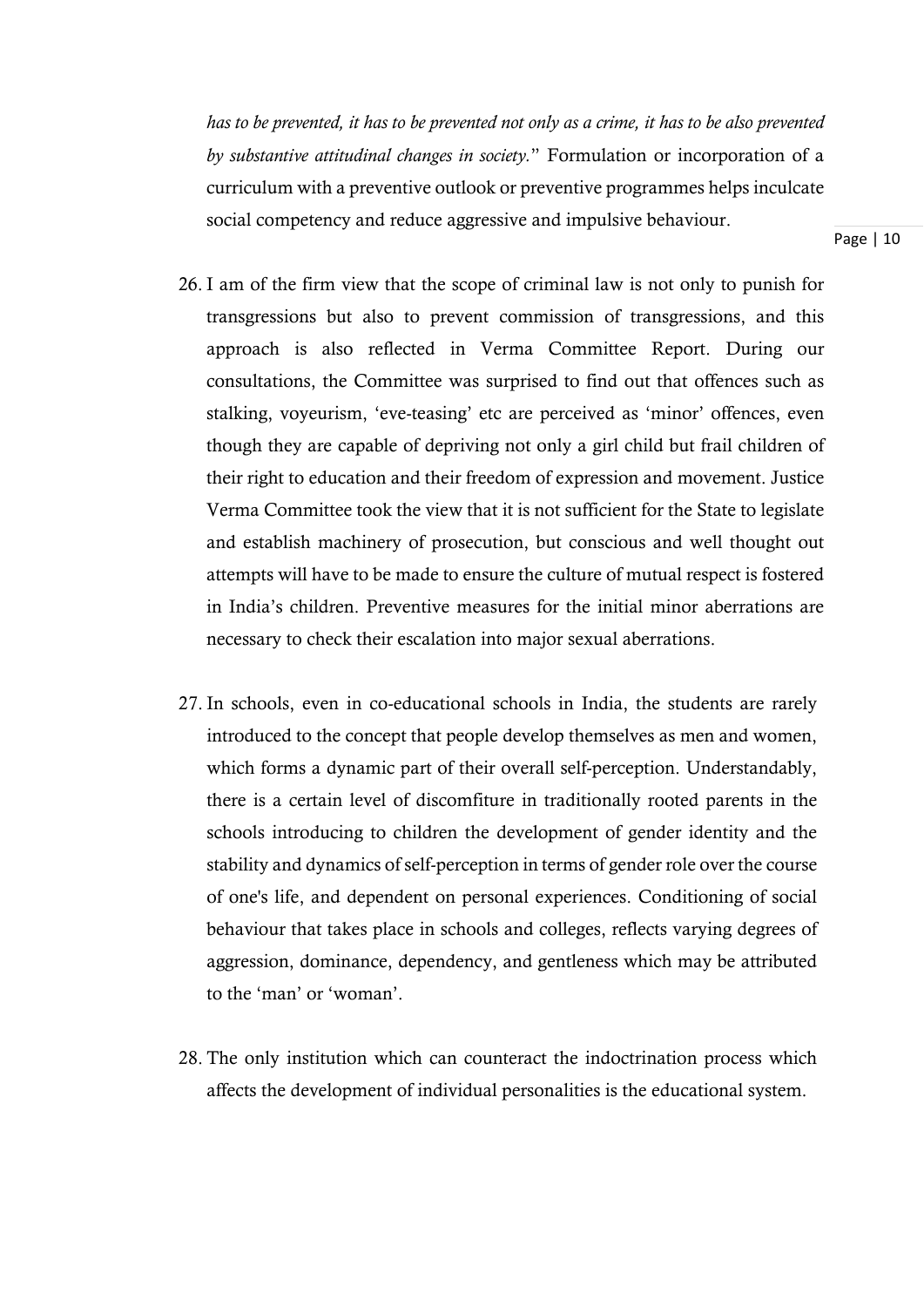their curricula, the classification of subjects on the basis of sex and the Page | 11 "*If education is to promote equality for women, it must make a deliberate, planned and sustained effort so that the new value of equality of the sexes, can replace the traditional value system of inequality. The educational system today has not even attempted to undertake this responsibility. In fact, the schools reflect and strengthen the traditional prejudices of inequality through unwritten code of conduct enforced on their pupils.* 

*We received criticisms of school textbooks in this respect in many places. In Manipur, and Andhra Pradesh in particular, a number of women were highly critical of the inclusion of stories of Sita and Savitri, as ideals of womanhood, since they tend to perpetuate the traditional values regarding the subordinate and dependent role of women. This results in the development of social attitudes among even many educated persons, men and women, who accept women's dependent and unequal status as a natural order of society.*"<sup>4</sup>

- 29. The State or any institution for that matter must be careful in choosing text books and must ensure the readings should serve the overarching object of liberation and education in the true sense.
- 30. In fact, I have seen a letter dated  $5<sup>th</sup>$  March, 2013, by which, subsequent to the Recommendation of the Verma Committee, the Central Board of Secondary Education has added an "elective" course on Human Rights and Genders, whose objects are under:

*"At the same the teaching of gender issues encompasses a wide range of questions, which are related to the underlying concepts of gender as they are evolved in various academic disciplines, epistemological approaches and institutional setting of modern educational systems on all levels. Teaching gender also involves the potentials and the problems of gender being a universal individual experience, personal or social in the institutional setting and focuses on gender mainstreaming in the light of Human Rights. This course is intended to make students aware of the ways in which gender is "taken for granted" and how gender is learned, the implications of gender for our lives, and prospects for change insofar as men and women are able to combine and/or reject elements of traditional masculinity and femininity."* 

*This knowledge and respect of rights as well as gender that students attain, combined with understanding, respect and tolerance for difference; can empower them to tackle prejudice, improve relationships and make the most of their lives. In our ever more diverse and challenging society, it thus becomes even more important to instil young people with these positive and open-minded attitudes."* 

<sup>4</sup> Towards Equality- Report of the Committee on the Status of Women in India, ed. Kumud Sharma & C P Sujaya, Center for Women's Development Studies, 2012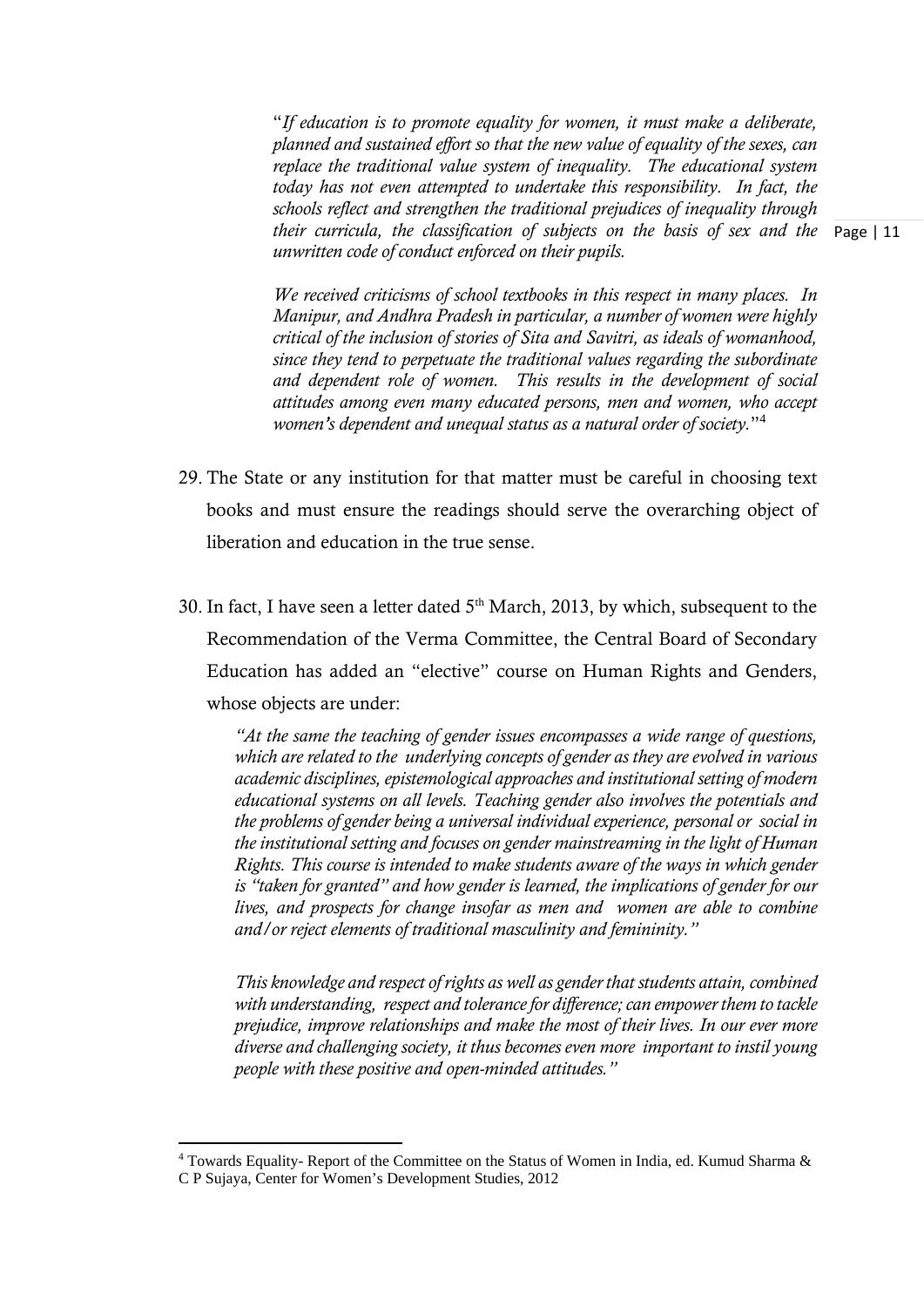- 31. The curriculum, methodology, sufficiency and suitability of the courses may not be without doubt, and would need its evaluation to be done. However, it is a good starting point. Central Board of Secondary Education alone seems to have incorporated this recommendation of Justice Verma Committee, and State Boards seem to be lacking.
- 32. Justice Verma Committee had held extensive consultations, and a direct and rational nexus between methods of parenting and school curriculum and the rights of women was noticed, especially in relation to the girl child. Through proper parenting and appropriate school curriculum, India can teach its children to respect the members of the other and the same sex, and that would to a great extent succor gender mainstreaming.
- 33. Making education 'gender just' would lead to reduction in drop outs, and would enable better understanding, mutual acceptance of each other when children enter into adolescence. These practices in schools are a must. We must again remind the State that these practices should be practiced in every school in India.
- 34. Investigators, judges and counsels are part of the society and products of the educational system of India. The multi-faceted problem and concerns noticed above are not confined to ensuring gender justice in educational institutions, and is reflected in professions, services and governments as well – and legal systems are just the reflection of the educational system prevalent in India. In this background, it is absolutely imperative, as also recommended by the Verma Committee, that these areas of law and the issues which have been raised herein are taken up with all seriousness and earnestness.

### IV. Inclusion of Sex Education and Gender Reform

35. In the Report, we have observed that most children's education in South Asia have focused primarily on lecturing children about what they should do without encouraging them to express their opinions about perceived needs.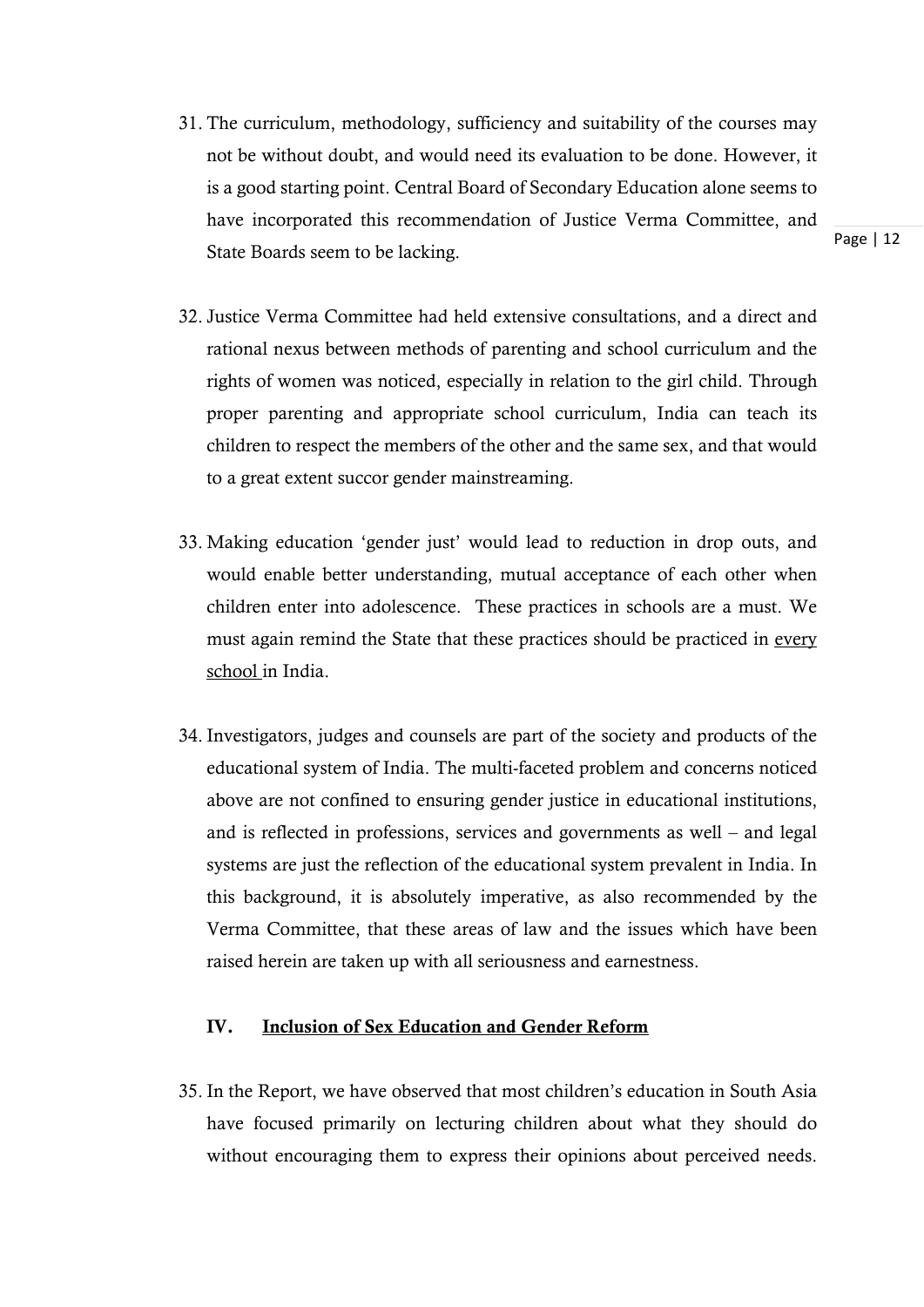Scholars have suggested that schools have to act as counter-socialisers to tackle gender bias and discrimination. Therefore, methodologies that can set up such counter-socialisation have to be explored.

#### Page | 13

*"Though the content of education and classroom pedagogy are critical to altering gender and other social relations it has not been paid the attention it deserves. Efforts to make curricula gender-sensitive have been undertaken but can be considered initial attempts as they have remained largely at the level of removing stereotypes or increasing visibility and not have looked at gender in terms of social relations. Problems related to the representation of marginalized communities continue to exist and contribute to the deep sense of alienation of these communities from the mainstream education system and a reason for children dropping out. Sexuality is addressed in a problematic manner in educational materials. It is either related to population or reproductive health or seen as a problem associated with promiscuity and shame."5*

- 36. Sexuality education is the process of assisting young people in their physical, social, emotional and moral development as they prepare for adulthood, marriage, parenthood and ageing, as well as their social relationships in the context of family and society. The need to impart appropriate education on sexuality is an important issue that the system, the parents and the teachers must acknowledge and address if they want to make sure that their children are well adjusted and safe, and will grow up to be mature and balanced individuals.<sup>6</sup> Various issues in the light of sexuality require to be addressed to foster informed choices and awareness of the diversity of the expressions of sexuality and gender among children. In turn such information and awareness would become vital to help them deal with violations.
- 37. The society should demonstrate a commitment to support all who are affected by sexual abuse, and school and curriculum education play a dominant role in building up of mindset that supports the victim, prevents in crime and also helps the society emerge out from the repression.

<sup>5</sup> India Second and Third NGO Alternative Report on CEDAW

<sup>6</sup> Sheshadari. S and Rao .N, 2012 *Parenting The art and science of nurturing*, Byword Books Private Limited.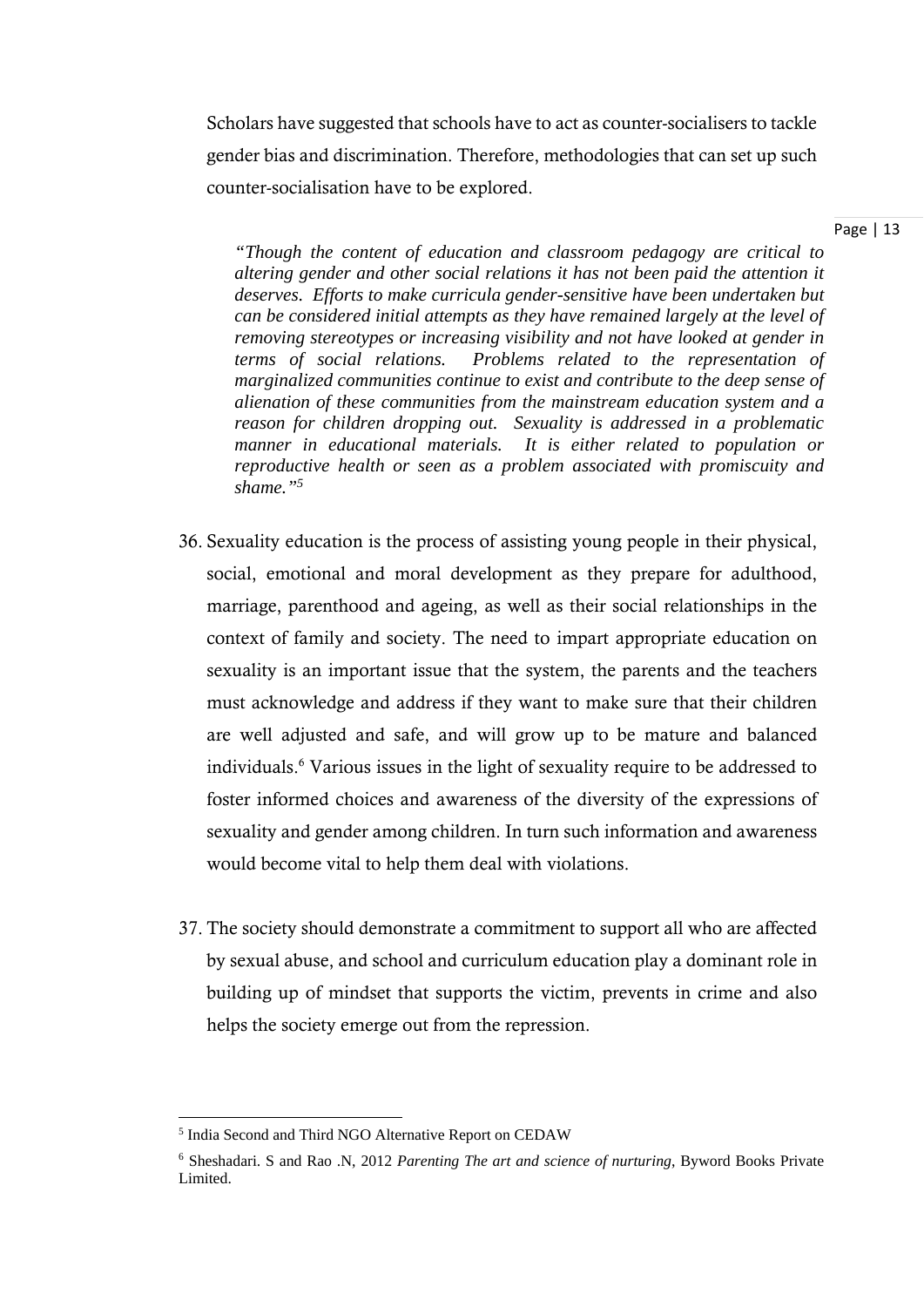- 38. As noted in the Report, evidence from rural Bangladesh showed getting more girls to school did not necessarily transform attitudes to women, including the objectification of women, or the acceptability of violence against women.7 Instead discriminatory attitudes became worse. This is because schools are reproductive, not just productive: they reflect prevailing structures, not only provide vehicles to change them.  $8$ <sup>\*</sup>Educating' more people means nothing  $$ attitudes will not necessarily transform with 'more education.' While we are driving more and more pupils to school, we need to also ensure that they are educated and not just schooled.
- 39. Women continue to remain victims of an increasing number of rapes, sexual harassment and sexual assault cases. The fact that women may be obtaining education in roughly equal numbers and levels to that of men would not mechanically imply that they occupy an equal status in comparison. Discrimination based on gender is embedded on equal terms within the social, economic and political structures, and "*as part of the system of patriarchy, education plays an active role in perpetuating the status quo of unequal social and economic roles of women and men within our society*."9
- 40. The training of teachers to deal with health and sexuality issues among adolescents merits considerable deliberation, however, our teacher training curriculum does not consider this as an important part of their training. Though sex has ordinarily been a taboo topic in India, there is an increasing need to train teachers to construct a value system around sex education, and to de-educate them in respect of the value judgment about various continguous issues. It is also even more essential where a shift is required to be marked from a biological or reproductive understanding to a more socio-cultural one; and shift from "sex education" to "sexuality education" so to speak. It is of critical

<sup>7</sup> See Chisanya et al, (2011), *Gender and Education for All: Progress and Problems in Achieving Gender Equity*, International Journal of Educational Development

<sup>8</sup> See Stromquist, (2006), *Gender, Education and the Possibility of Transformative Knowledge*, A Journal of Comparative and International Education.

<sup>9</sup> Barbara Anne Murphy*, Education an Illusion for Women*, Southern California Review of Law and Women's Studies, Vol 3, Issue 1 pg.22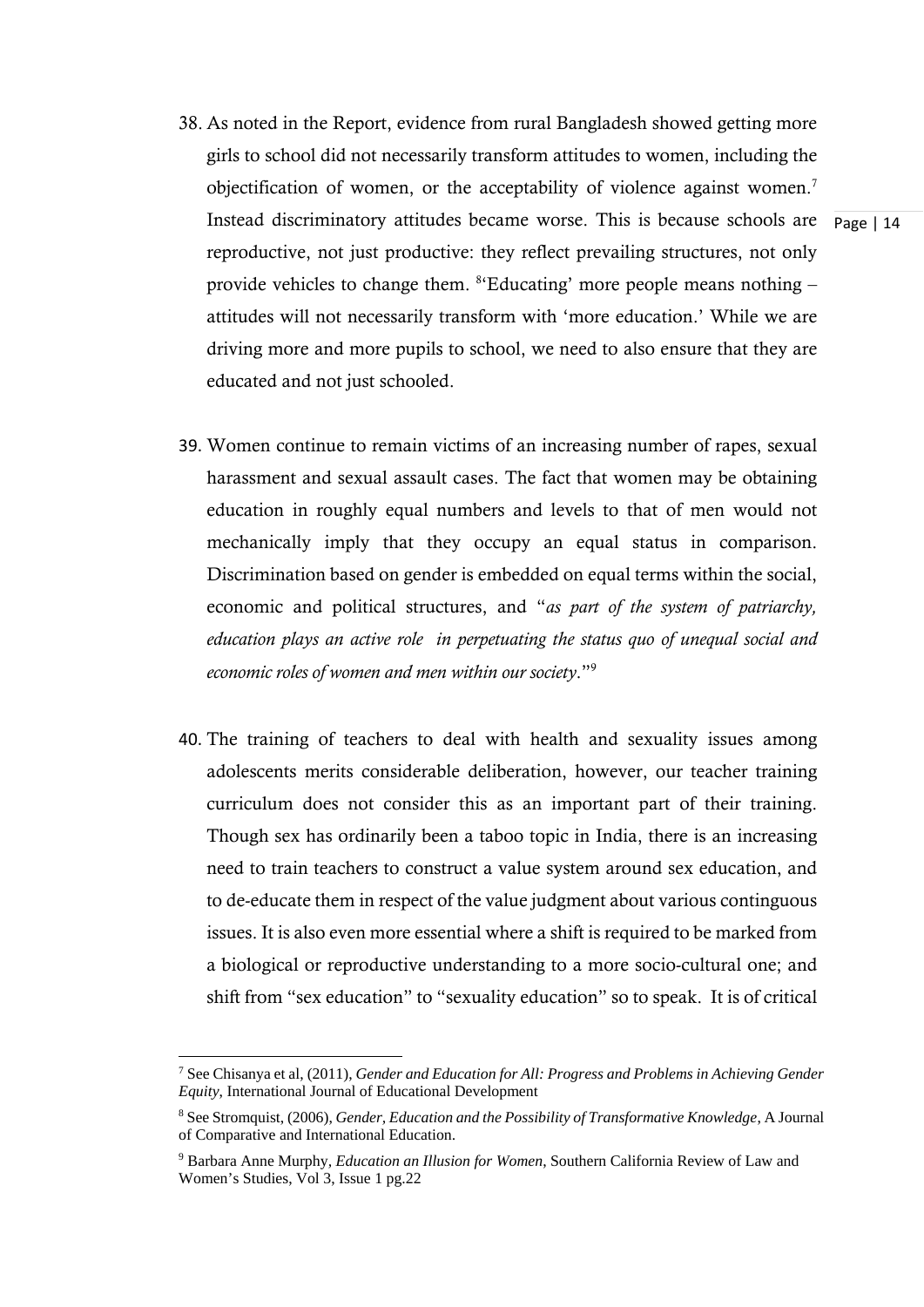importance that teachers must not normalize sexual assaults even if they are perceived to be minor incursions.

- 41. Further it must be noted, from various surveys that that sex is a sensitive issue of discussion in India and other developing countries. The usual argument to oppose introduction of sex education in schools, which were all rejected by the Verma Committee are:
	- "*a. Sexuality education leads to children indulging in sexual intercourse at an 'early age';*
	- *b. Sexuality education deprives children of innocence;*
	- *c. Sexuality education is against culture or religion;*
	- *d. It is the role of parents and the extended family, and not of the State or the formal education system, to educate our young people about sexuality;*
	- *e. Parents will object to sexuality education being taught in schools;*
	- *f. Sexuality education may be good for young adults but not for young children."*
- 42. And the Report concludes that:

"*We find that research does not indicate early sexual initiation on account of sexuality education. On the contrary, there is better and more responsible sexual behaviour. Secondly, the information being available in a scientifically accurate, non-judgmental, age appropriate and in a carefully phased process is something which will benefit young children. Thirdly, parents and families also play an important role in shaping the identity of children's sexual identity and must create an appropriate environment. We notice that there is adequate basis for the view that there was increased cognition of consequences as a result of which risky sexual behaviour as well as repression could well be avoided. We are of the opinion that on account of repression, the element of increased aggression leading to violent behaviour would be well avoided*."

43. To be successful in reducing sexual aggression and foster respect for gender difference, we must find the resources to address the violent and underacknowledged epidemic of repression including sexual repression. We may spend a lot of energy in holding persons accused for sexual offences accountable for their actions, and of course there is a need to hold them accountable under the Constitution and even morally. It is however equally important to address the psychology of a sex offender, and address the cause.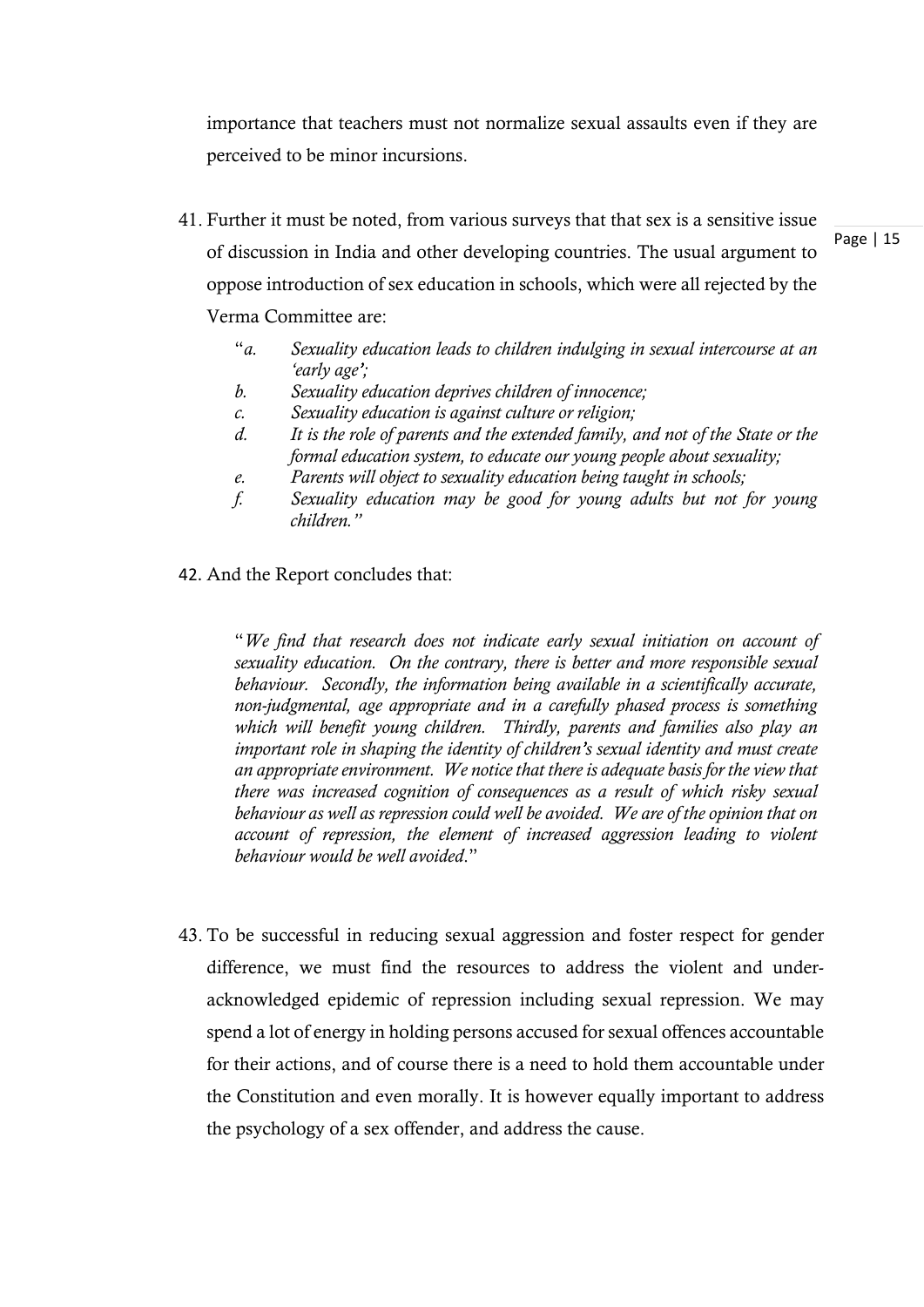44. Treatment of mental health disorders that can precipitate sexual abuse have to begin early at schools, with parent groups, with health care professionals working with individuals at risk, or with civic organizations in the community.

Page | 16

- 45. Further, in order to fight the endemic sexual exploitation, society must change the way it thinks about sexual abuse, talk more about sexual abuse. For some aspects, we can take note of an article by Gerald Blanchard and Joan Tabachnick wherein they argue that "*By moving toward a public health approach, we can understand how to address societal factors and social norms that discourage us from discussing sexual behavior learn how to confront unhealthy sexual behaviors, and disclose sexually abusive behaviors so that they can be treated and managed."10*
- 46. The curriculum of school based teaching, while appearing to be limited to teaching of formal subjects may actually be extended to teach behavioural subjects allowing students to develop the capability to deal with life situations better. As noted by David Finkelhor*, "School-based educational programs teach children such skills as how* to *identify dangerous situations, refuse an abuser's approach, break off an interaction, and summon help. The programs also aim to promote disclosure, reduce self-blame, and mobilize bystanders. Considerable evaluation research exists about these programs, suggesting that they achieve certain of their goals. Research shows, for example, that young people can and do acquire the concepts. The programs may promote disclosure and help children not to blame themselves."11*

## V. Engendering Education for the Educators

47. Education on gender for young men and adults will need to be distinct from education on gender for children, and therefore different approaches need to be devised for different groups.

<sup>&</sup>lt;sup>10</sup> Gerald Blanchard, Joan Tabachnick, THE PREVENTION OF SEXUAL ABUSE: PSYCHOLOGICAL AND PUBLIC HEALTH PERSPECTIVES, in SEXUAL ADDICTION & COMPULSIVITY, 9:1–13, 2002.

<sup>&</sup>lt;sup>11</sup> David Finkelhor, *The Prevention of Childhood Sexual Abuse*, last accessed at http://futureofchildren.org/futureofchildren/publications/docs/19\_02\_08.pdf on July 7, 2013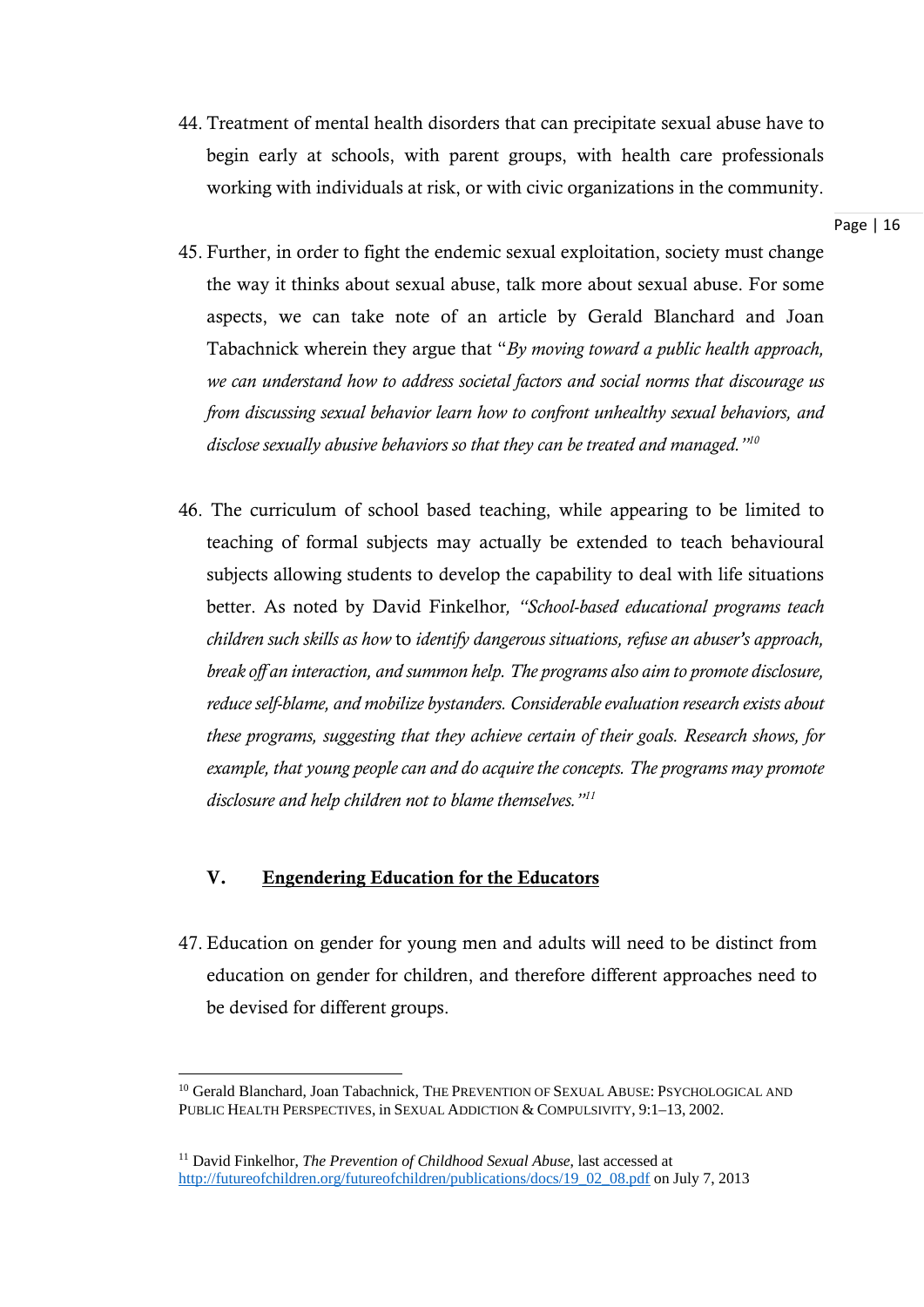48. 'Gender' (and the associated idea of 'masculinity' and 'femininity') is a social (not biological) construct. By young adulthood perceptions of gender are more fixed, $12$  and therefore the requirement of teacher's vis-à-vis pedagogy will necessarily vary.

Page | 17

*"Male silence response to female expression of emotions or appeal to group solidarity can also serve to reinforce messages of female inferiority encouraging further female silence…One reason little boys become inexpressive is not simply because our culture expects boys to be that way – but because our culture expects little boys to grow up to hold positions of power and prestige."13*

- 49. In addition to several problems we face, we also face the problem that *"[I]n India and indeed across the world, the steering of education seems to have shifted from academicians to corporate industrialists."14* As highlighted in Justice Verma Committee Report, this corporatization impinges on the autonomy of education and its functioning. This is accompanied by the decline in standards of education and the promotion of higher education at the expense of primary education, contributing to its neglect.
- 50. Educational curricula are encouraging 'cut-throat competition'; newlyemergent information based societies exhibit elitism compounding the inequities existing in education. In such an atmosphere, education seems like an inadequate preparation for developing students' "capabilities to face, understand and negotiate the complexities of real life situations" This is evidence that schools are not educating our children for 'life' but for 'jobs': they do not seem to focus on the realm of ideas, empathy, emotional intelligence, moral dilemmas and critical thinking- all factors that influence a child's development and capabilities.
- 51. In order to be effective, for the process of internalization of gender equality, it is important that teacher training has to go alongside changes in curriculum.

<sup>&</sup>lt;sup>12</sup> Verma et al, Challenging and Changing Gender Attitudes among Young Men in Mumbai, India

<sup>&</sup>lt;sup>13</sup> Andrew E. Taslitz, Extracts From Rape And The Culture Of The Culture Of The Court Room, New York University Press (1999) P71

<sup>&</sup>lt;sup>14</sup> Kiran. S et al, "Development of a life skills program for educationalists using experiential methodologies", (2007) The International Journal on School Disaffection p22, 23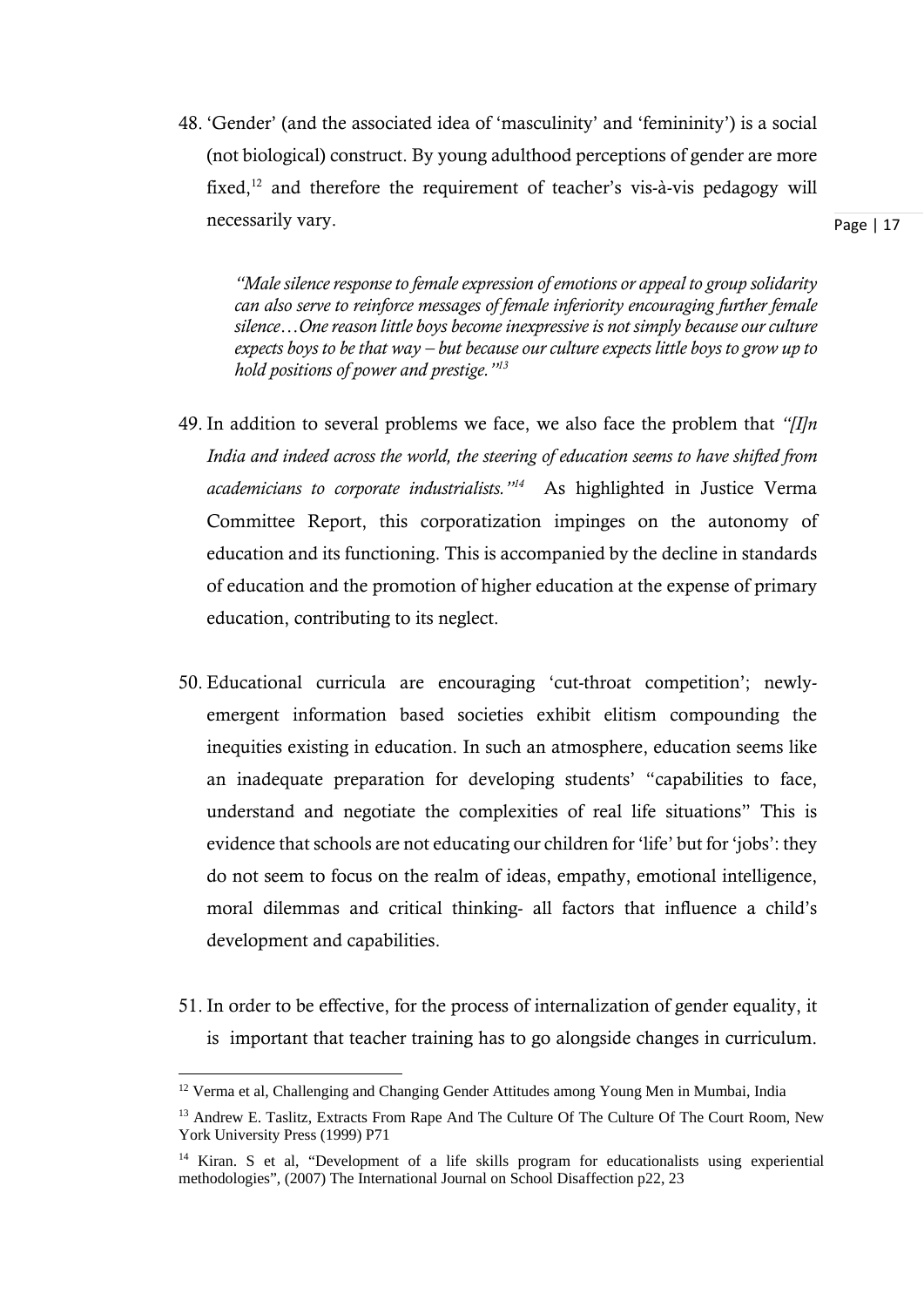Therefore, when the changes in curriculum are suggested the same must be understood as change in curriculum at pre-school stage leading upto the highest levels of education and must particularly include teacher training. The process of absorption of values has to be at all stages and in all forms and has to be alongside structural changes that facilitate work environment with due regard to the importance and relevance of such an approach in the daily works.

Page | 18

- 52. Therefore, while advocating curriculum change, it is equally important to have trained teachers, and psychologists available at the services of schools and educational institutions so that effective steps could be taken at a timely stage. These recommendations of the Verma Committee Report, which go to the root of the issue have found little attention.
- 53. Since gender sensitization involves change in mind, attitude, behavior, perception, work culture, organizational priorities, resource allocation and monitoring systems, the word "training" as a prefix to teachers does not entirely capture what needs to be done. Ultimately, teachers also form a part of the society, and therefore, mere training may not be able to deliver long term goals. The process of change can begin with training, but has to be much more extensive.

### VI. Hidden Curriculum in Pedagogy

54. Impressionable minds of young children are most influenced by what they observe, in what is known as the '*hidden curriculum*'. While issues relating to values explicitly in courses are vital to the discussion at hand, the questions relating to values taught implicitly by teachers, in what they teach and how they teach it merit equal deliberation. "*There are many ways, including silence, of conveying the idea that it is not appropriate for students to bring their own women's experiences and perspective to bear on what is being learnt. It may be unnecessary to tell a class that women do not matter, when the message can be conveyed as effectively by a*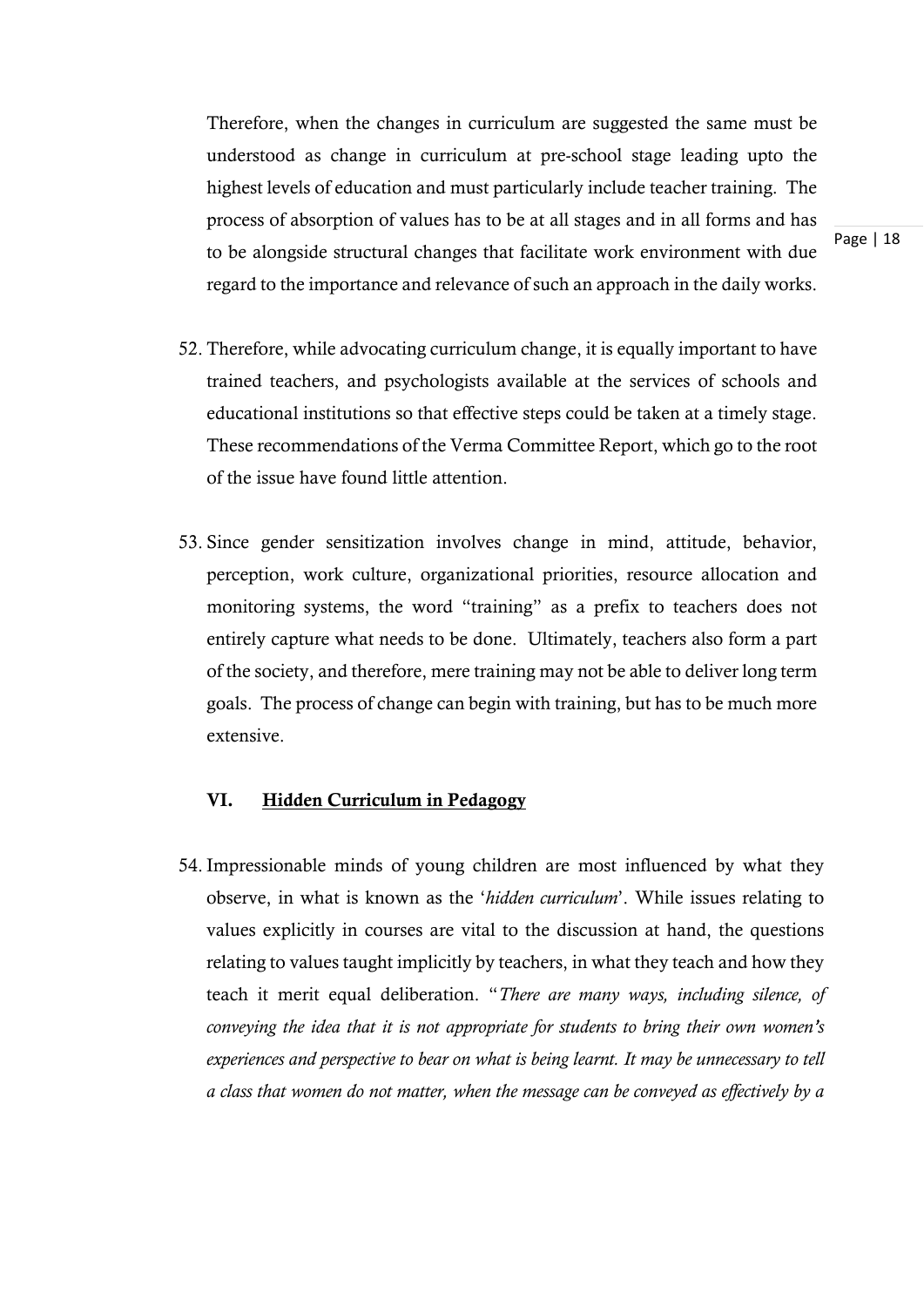*sexist joke or by habitually interrupting women students.*"15 Therefore these "*unwritten work rules*"16 for teachers forms part of the larger social text which they transfer to the children and reinforce through their conduct.

- 55. Consequently, gender equality is still perceived as a women's issue. Stereotypical views of gender roles and widespread indifference among both men and women affect male participation in gender discussions and activities that promote greater gender justice.<sup>17</sup> No emphasis in paid in neutralizing "gender roles". Even where curriculum requires students take additional skills, for instance in crafts – teachers would encourage women to learn cooking  $\&$ sewing, and men would be encourage to learn gardening and the like.
- 56. Therefore, training programmes for children have to be different from the conventional programmes. This is because as opposed to conventional training methods where the trainer is entrusted with the task of giving information, when we are dealing with attitudes, mere information transfer is not sufficient. In such a training programme, the role of facilitator who is required to engage with the participants to list the information, classify it and involve the group in separating 'facts' from value loaded statements is very important.
- 57. In *Bihar State Government, Secondary School Teachers Association v. Bihar Education Service Association* (Civil Appeal No.8226-8227/2012), the Supreme Court was pleased to observe the abysmal conditions in which the teachers are functioning in the State of Bihar in the following words:-

*"The attitude of the State Government in this matter has caused unnecessary anxiety to a large number of teachers. The State Government must realize that in a country where there is so much illiteracy and where there are a large number of first generation students, the role of primary and secondary teachers* 

<sup>15</sup> Christine Boyle, *Teaching Law as if Women Really Mattered, or What about the Washrooms?*, Canadian Journal of Women and Law, Vol 2, Issue 1, pp. 98, 99

<sup>16</sup> Robert J Bezucha, *Feminist Pedagogy as a subversive activity*, in Gendered Subject: The dynamics of feminist teaching, ed. Margo Cully and Chatherine Portuges, (Boston, 1982) 81, 82

<sup>&</sup>lt;sup>17</sup> Masculinities: Male Roles and Male Involvement in the Promotion of Gender Equality, a Study by UNICEF, accessed at http://www.unicef.org/emerg/files/male\_roles.pdf on July 9, 2013.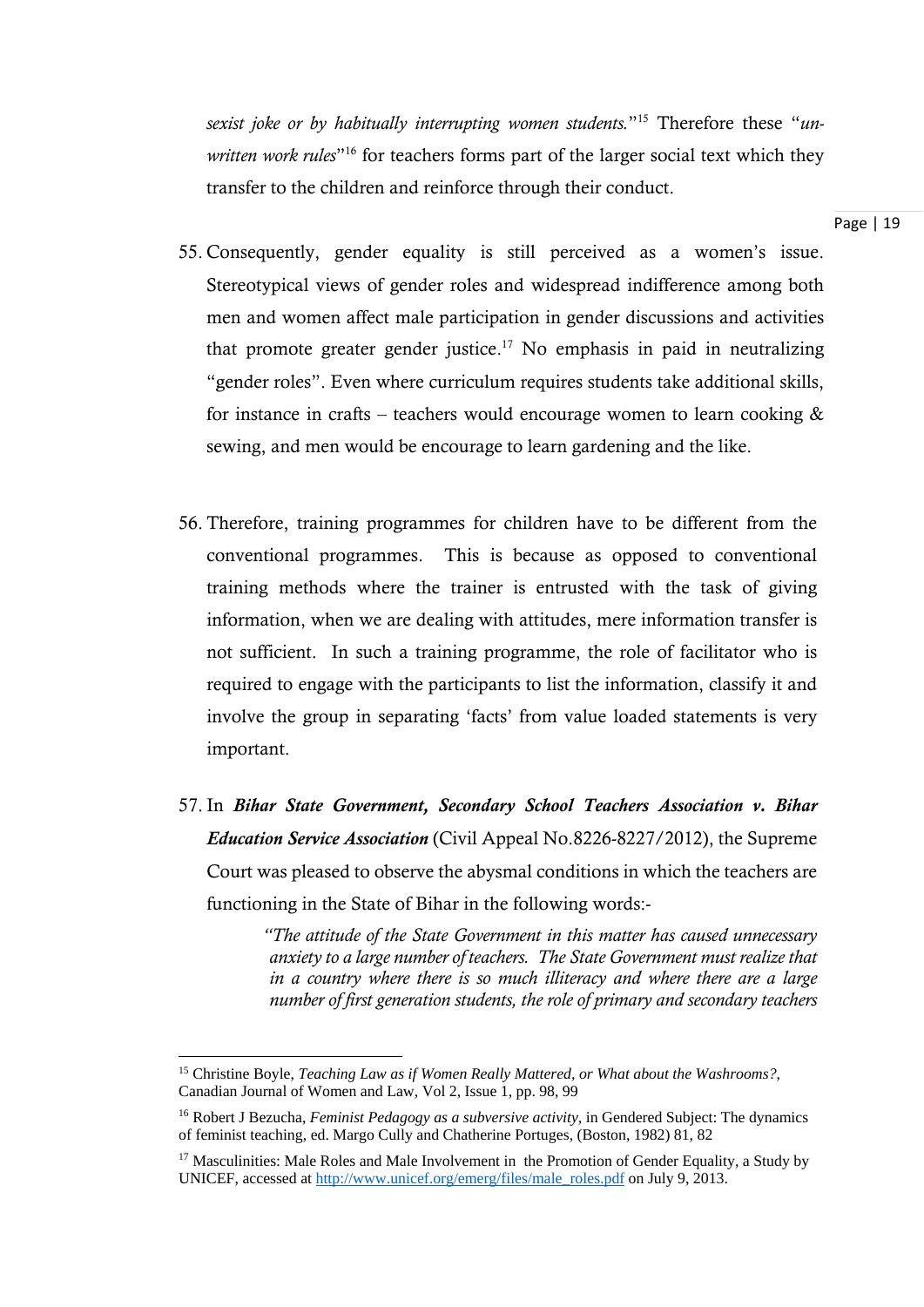*is very important. They have to be treated honourably and given appropriate pay and chances of promotion…."* 

- relationships, dominant prejudices, public face of the government from a lay page | 20 58. In ordinary lives, people have the ability to quickly reflect on social person's everyday perspective and it is rather critical for a training programme to ask trainees to not mix a professional approach from common sense fragments of experiential reality. In fact, as suggested above, a fair bit of unlearning would also be required before effective learning could take place.
- 59. Exercise of the training programme would be internalization of bare facts and shedding of prejudices. The training programme requires a shift from internalization to conviction which may not happen instantaneously and, therefore, creating a long term support structure to legitimize the process of internalizing facts and shedding prejudices or value loaded statements is necessary for the training programme to yield long term benefits.
- 60. Given the position of teachers in Indian society, in fact, the motivated teachers may be allocated the role to mobilise parents and getting girls to school. At the same time, it is also central to the objective that activities considered to impede access to education to girls are discouraged and curbed.
- 61. This approach was an important factor for why stalking was suggested to be criminalized in the Justice Verma Committee Report. It was found that many girls are discouraged from pursuing further education because they feel insecure in public spaces.
- 62. In a recent judgment in *DIG v. S. Samudiram<sup>18</sup>*, the Supreme Court of India has referred to "eve-teasing" as a euphemism wherein Justice Radhakrishnan perceptively looked at not only sexual harassment at workplaces but the safety of women in all places and made the following observations:

<sup>18 (2012) 11</sup> SCALE 420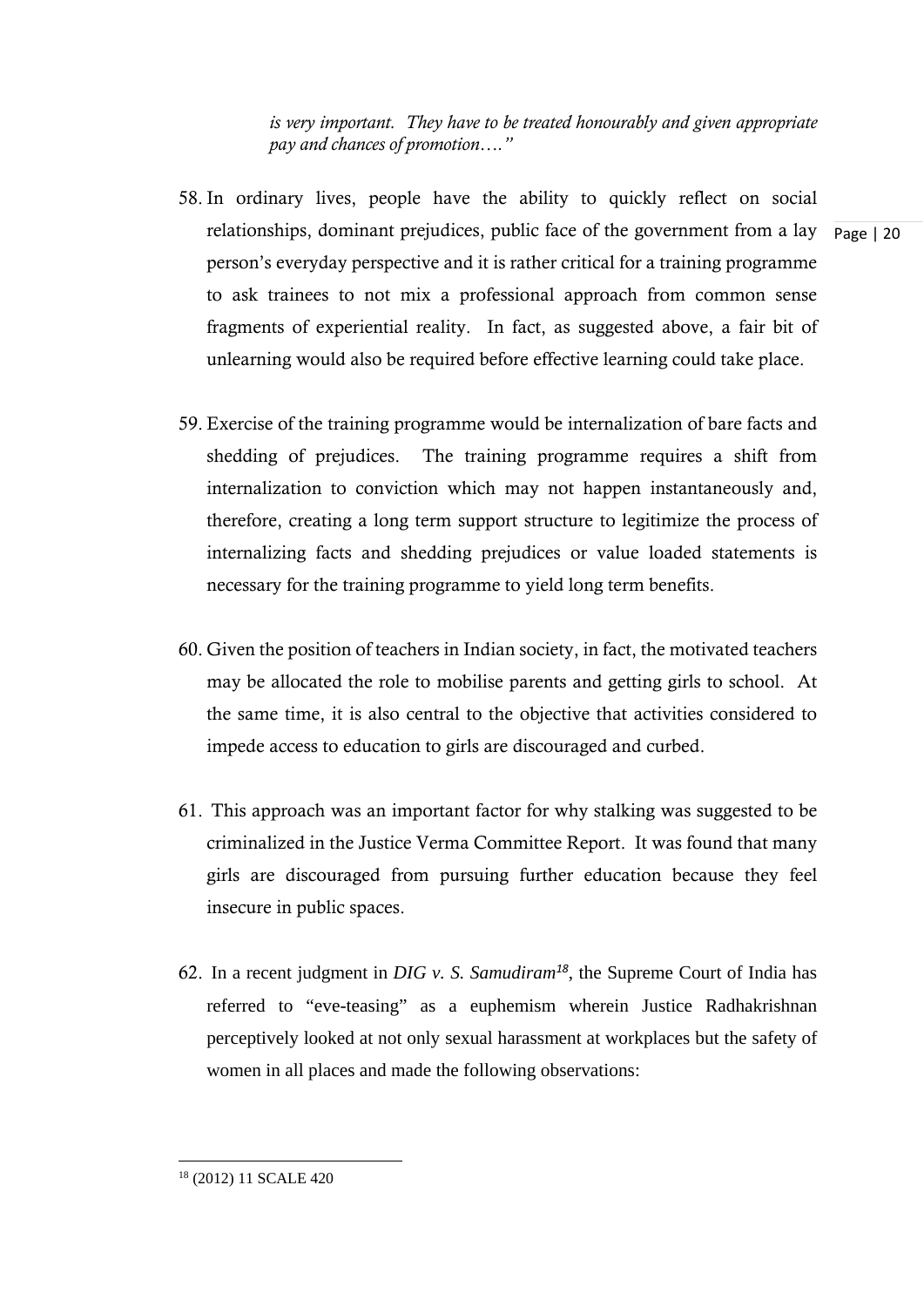public service vehicles or any other similar place. Eve-teasing generally occurs **Page** | 21 "*26. We may, in the facts and circumstances of this case, wish to add some aspects which are also of considerable public importance. We notice that there is no uniform law in this country to curb eve-teasing effectively in or within the precinct of educational institutions, places of worship, bus stands, metrostations, railway stations, cinema theatres, parks, beaches, places of festival,*  in public places which, with a little effort, can be effectively curbed. *Consequences of not curbing such a menace, needless to say, at times disastrous. There are many instances where girls of young age are being harassed, which sometimes may lead to serious psychological problems and even committing suicide. Every citizen in this country has right to live with dignity and honour which is a fundamental right guaranteed under Article 21 of the Constitution of India. Sexual harassment like eve- teasing of women amounts to violation of rights guaranteed under Articles 14, 15 as well. We notice in the absence of effective legislation to contain eve-teasing, normally, complaints are registered under Section 294 or Section 509 IPC.* 

*28. It is for the prosecution to prove that the accused committed any obscene act or the accused sang, recited or uttered any obscene song; ballad or words* 

*…* 

*and this was done in or near a public place, it was of obscene nature and that it had caused annoyance to others. Normally, it is very difficult to establish those facts and, seldom, complaints are being filed and criminal cases will take years and years and often people get away with no punishment and filing complaint and to undergo a criminal trial itself is an agony for the complainant, over and above, the extreme physical or mental agony already suffered.* 

*30. The burden is on the prosecution to prove that the accused had uttered the words or made the sound or gesture and that such word, sound or gesture was intended by the accused to be heard or seen by some woman. Normally, it is difficult to establish this and, seldom, woman files complaints and often the wrong doers are left unpunished even if complaint is filed since there is no effective mechanism to monitor and follow up such acts. The necessity of a proper legislation to curb eve-teasing is of extreme importance, even the Tamil Nadu Legislation has no teeth.* 

*31. Eve teasing today has become pernicious, horrid and disgusting practice. The Indian Journal of Criminology and Criminalistics (January- June 1995 Edn.) has categorized eve teasing into five heads viz. (1) verbal eve teasing; (2) physical eve teasing; (3) psychological harassment; (4) sexual harassment; and (5) harassment through some objects. In Vishaka and Others v. State of Rajasthan; (1977) 6 SCC 241, this Court has laid down certain guidelines on sexual harassments. In Rupan Deol Bajaj and Another v. K.P.S. Gill; (1995) 6 SCC 194, this Court has explained the meaning of 'modesty' in relation to women. More and more girl students, women etc. go to educational institutions, work places etc. and their protection is of extreme importance to a civilized and cultured society. The experiences of women and girl children in over-crowded buses, metros, trains etc. are horrendous and a painful ordeal.*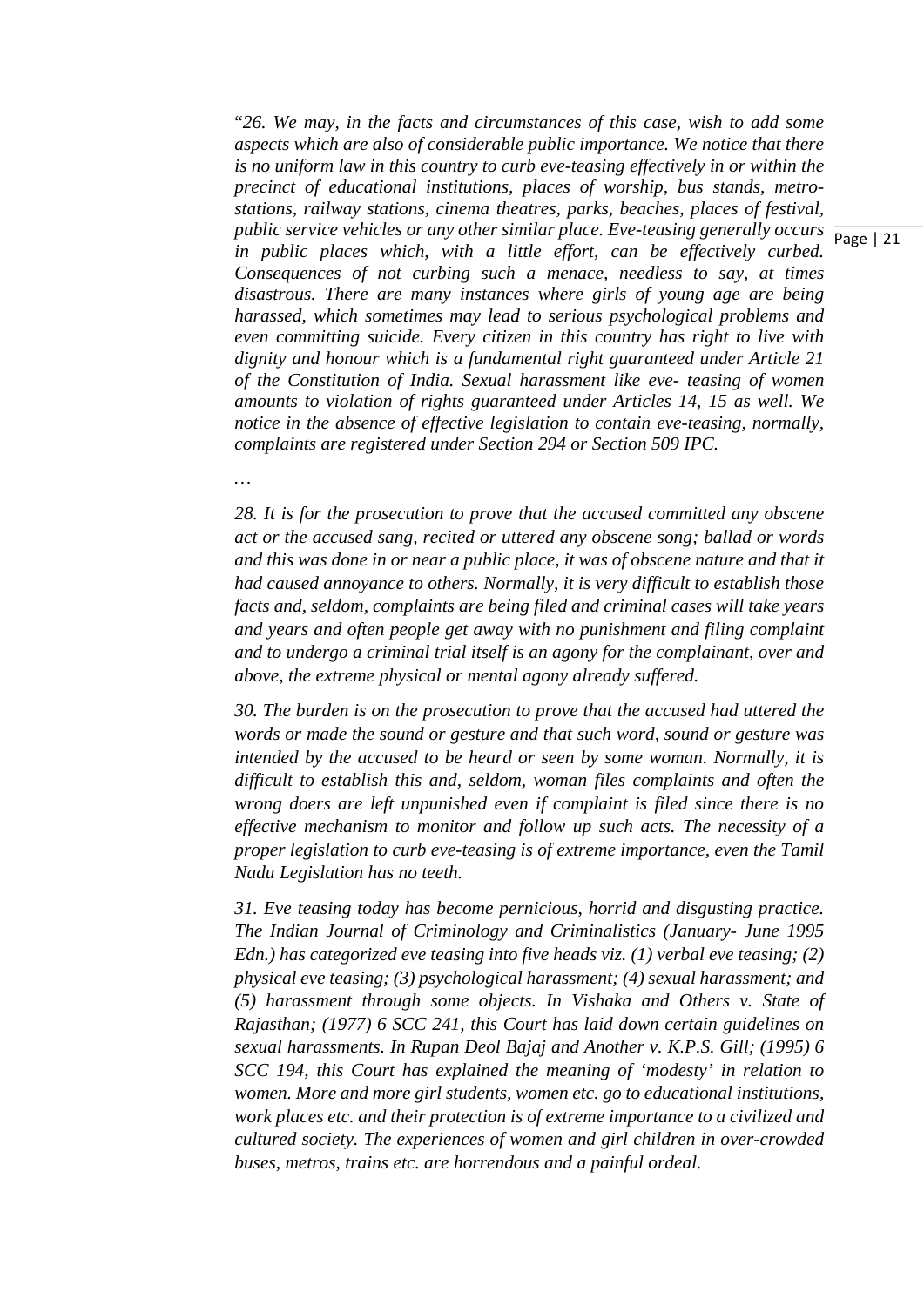some extent. In public interest, we are therefore inclined to give the following Page | 22 *32. The Parliament is currently considering the Protection of Woman against Sexual Harassment at Workplace Bill, 2010, which is intended to protect female workers in most workplaces. Provisions of that Bill are not sufficient to curb eve-teasing. Before undertaking suitable legislation to curb eve-teasing, it is necessary to take at least some urgent measures so that it can be curtailed to directions:* 

*1) All the State Governments and Union Territories are directed to depute plain clothed female olice officers in the precincts of bus-stands and stops, railway stations, metro stations, cinema theatres, shopping malls, parks, beaches, public service vehicles, places of worship etc. so as to monitor and supervise incidents of eve-teasing.* 

*2) There will be a further direction to the State Government and Union Territories to install CCTV in strategic positions which itself would be a deterrent and if detected, the offender could be caught.* 

*3) Persons in-charge of the educational institutions, places of worship, cinema theatres, railway stations, bus-stands have to take steps as they deem fit to prevent eve-teasing, within their precincts and, on a complaint being made, they must pass on the information to the nearest police station or the Women's Help Centre.* 

*4) Where any incident of eve-teasing is committed in a public service vehicle either by the passengers or the persons in charge of the vehicle, the crew of such vehicle shall, on a complaint made by the aggrieved person, take such vehicle to the nearest police station and give information to the police. Failure to do so should lead to cancellation of the permit to ply.* 

*5) State Governments and Union Territories are directed to establish Women' Helpline in various cities and towns, so as to curb eve-teasing within three months.* 

*6) Suitable boards cautioning such act of eve-teasing be exhibited in all public places including precincts of educational institutions, bus stands, railway stations, cinema theatres, parties, beaches, public service vehicles, places of worship etc.* 

*7) Responsibility is also on the passers-by and on noticing such incident, they should also report the same to the nearest police station or to Women Helpline to save the victims from such crimes.* 

*8) The State Governments and Union Territories of India would take adequate and effective measures by issuing suitable instructions to the concerned authorities including the District Collectors and the District Superintendent of Police so as to take effective and proper measures to curb such incidents of eve-teasing*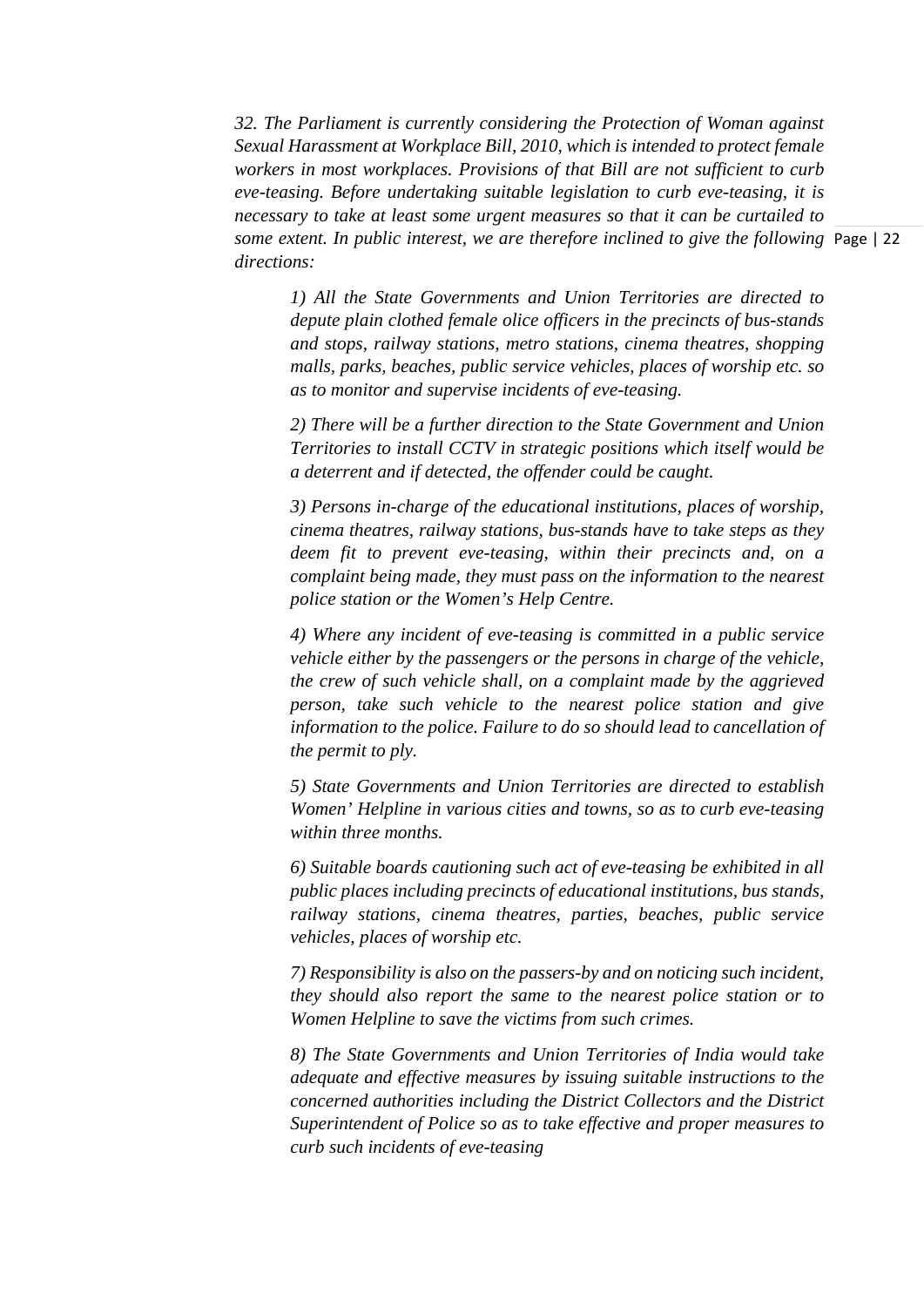63. I must also add that in order to ensure that women do not lose out on higher education, there is an obligation on the government to provide secured spaces to women for the purposes of residence, work and personal development. During preparation of the Verma Committee Report, we found out that many women are rendered vulnerable because there does not exist a secured space for them  $19$ 

Page | 23

- 64. Most women in India who become teachers do so because their family see it as an appropriate profession for women as the work involves children within an organization which allows the regular vacations, involves no investment in infrastructure or resources and is perceived to be a relatively easy in terms of time and effort involved. However, for the very same reason of the dual responsibility of women (at home and at work), women teachers may be highly constrained in the effective fulfillment of their professional roles. It is ironic that despite highlighting the role of women teachers in enhancing education for girls, little attention is paid to their means, interests and training in pedagogy.
- 65. I have considered the syllabus of the B.Ed. course of University of Pune which provides "*to be sensitive … about emerging issues such as environment, population, gender equality, legal literacy etc."*. In its Unit 3 dedicated to individual differences related to academic achievement, gender is specified as one of the causes. In Unit 6, gender equality is listed as one of the values alongside patriotism, national integration, neatness, modesty and tolerance towards all religion.
- 66. In B.Ed. syllabus of Indraprastha University, Delhi, Unit 5 is dedicated to special concerns in Indian education which lists "women education for gender equality" as an aspect. In Maharishi Dayanand University, Rohtak "gender

<sup>&</sup>lt;sup>19</sup> A connected thought that occurs to me is about the accessibility enhanced by development of transport which is especially true for women. Studies indicate that Delhi Metro for instance has enhanced access to the city and has emancipated them from the dependency on male family members for mobility in the city. Provision of dedicated ladies coaches provides a private space for women which in addition to the safety aspect, gives them a secured space where they can be themselves. This may be contrasted with the DTC where generally spaces are shared with anonymous men.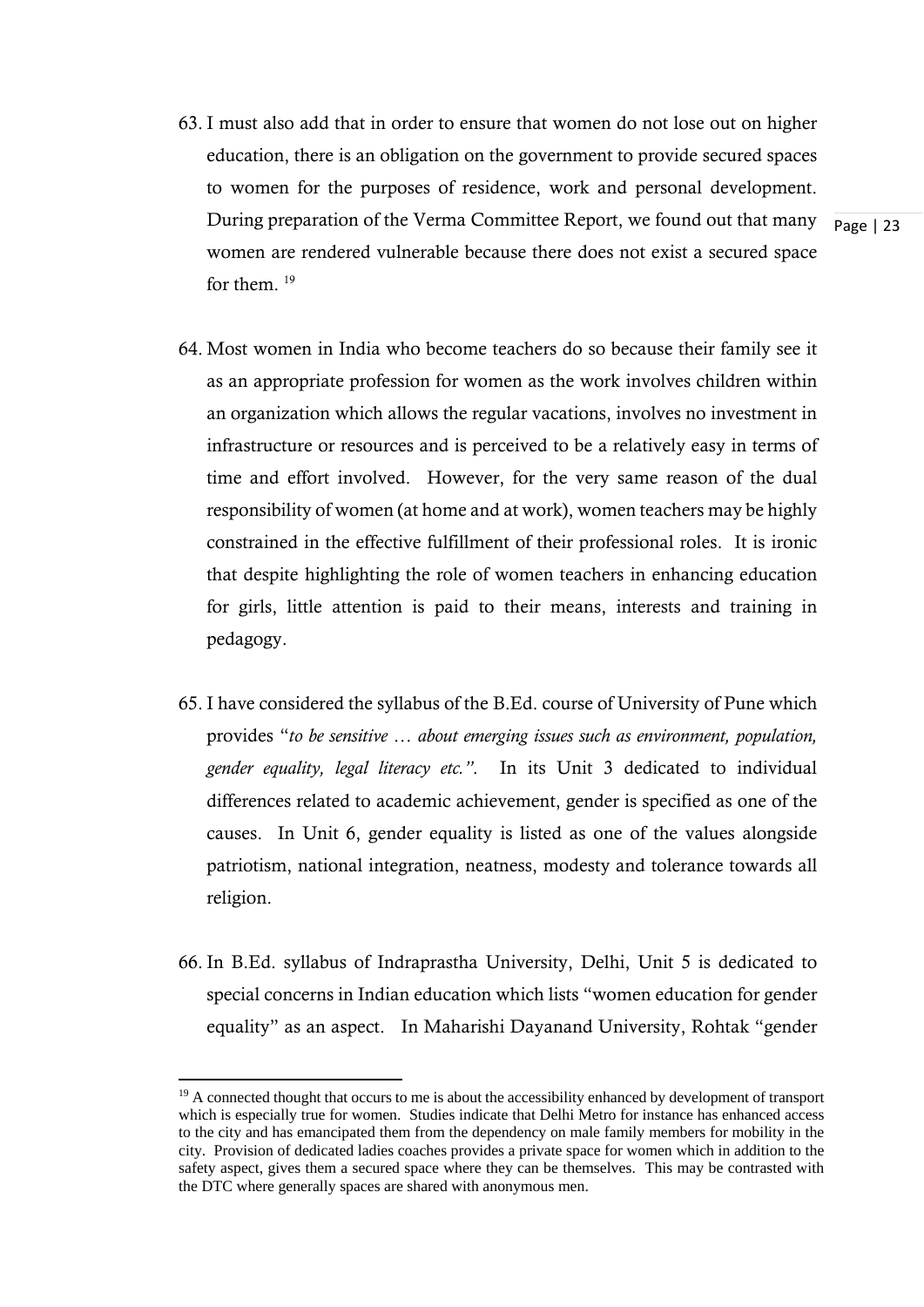sensitization in school" is listed as one of the optional objects for B.Ed. course part I. Prima facie, the syllabus seems inadequate, and there is a need to adopt a coherent, and well thought syllabus and methods of teaching for the teachers.

Page | 24

67. In her work titled "*Women's Teachers Empowered in India: Teacher Training through a Gender Lens*" published by United Nations Children's Fund, Dr. Sandra Stacki (2002) argues that for women teachers to be true role models and be able to pass on the value of gender equity to girls and boys, they need to be able to facilitate their own empowerment in both private and public life. If women are to achieve equality in Indian society, women teachers must be in the forefront of those who encourage social transformation for girls. They must themselves be, and help young females to be, critically aware of their society's norms and include an understanding of patriarchy. This is because in the classroom, repeatedly, women teachers may also perpetuate these behaviours and pass on traditional messages by calling on boys first and allowing other male behaviours while discouraging women from same behaviours. Educators themselves need to be empowered supporters of gender equity and of women teachers who will serve as positive role models. Dr. Stacki vehemently argues and I agree that if an educational system is to engender normative change, the entire system must be restructured to allow all actors to participate more democratically.

#### VII. Sexual Harassment at Workplace and Educational Institutions

68. Justice Verma Committee had taken note of "*the extensive references to gender inequality in workplace, in areas apart from the workplace and that how law must override patriarchal, customary, traditional and religious provisions which have unequal outcomes and that collective societal environment is imperative for the country to realise substantive gender equality."*  Article 24 of Convention on Elimination of all forms of Discrimination against Women ("CEDAW") requires State parties to include in their reports information about sexual harassment, and on measures to protect women from sexual harassment and other forms of violence of coercion in the workplace. It is absolutely unacceptable that India has thus far taken no steps in this direction.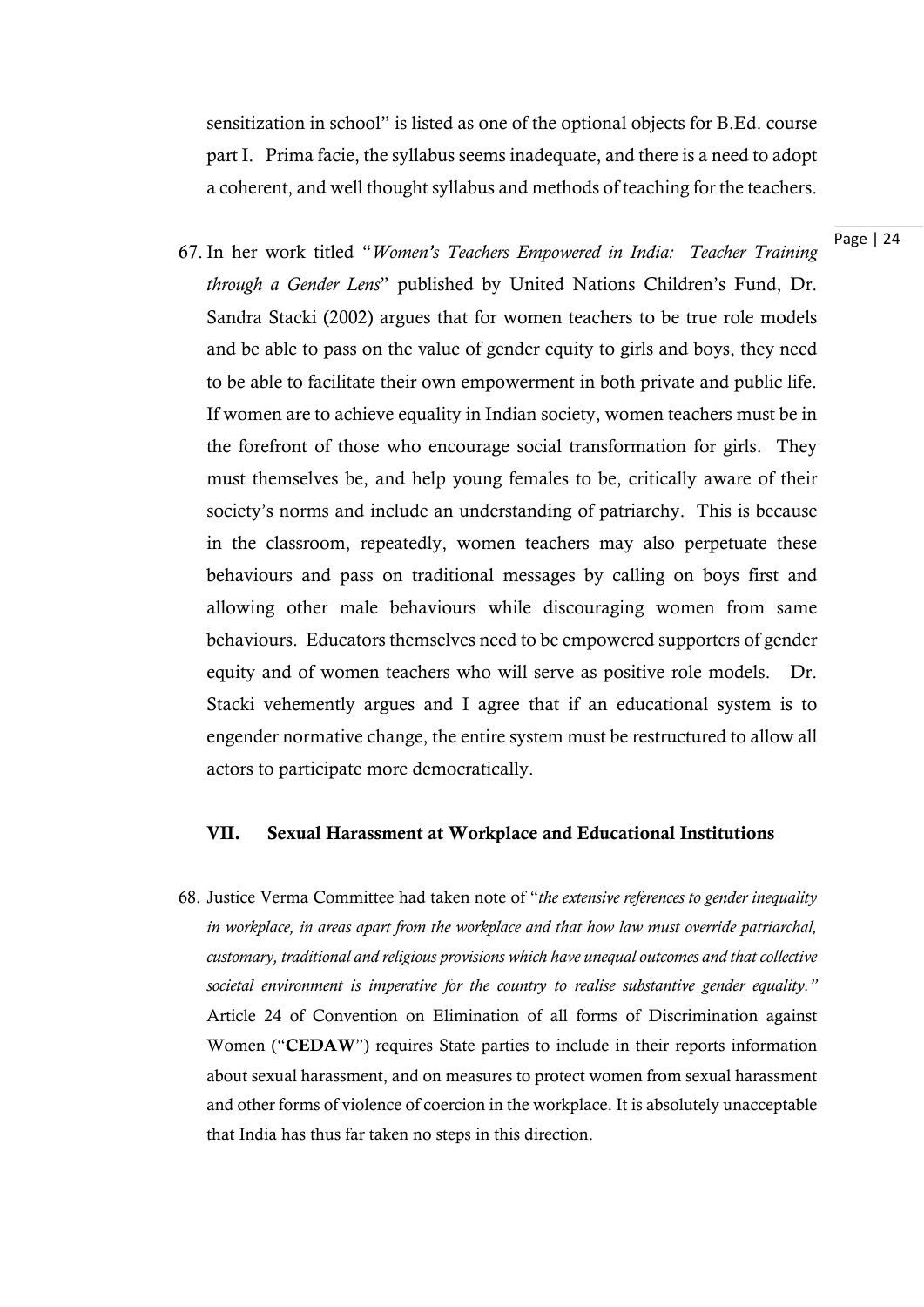- institution affects work performance, career progression and regularity. Since it affects Page | 25 69. Sexual harassment is a discriminatory conduct which may happen in spaces where women interact with other persons. Sexual harassment is discriminatory because it inhibits exercise of other rights including that of equality and treatment with dignity. Discriminatory behaviour including sexual harassment at work place and educational participation and dedication to the work, institution may also suffer along with women.
	-
- 70. In *Vishaka v. State of Rajasthan*, AIR 1997 SC 3011, Justice Verma who wrote the judgment begins by saying: "*The incident reveals the hazards to which a working woman may be exposed and the depravity to which sexual harassment can degenerate; and the urgency for safeguards by an alternative mechanism in the absence of legislative measures. In the absence of legislative measures, the need is to find an effective alternative mechanism to fulfil this felt and urgent social need*". The judgment is to be seen as a mechanisms to ensure that working women are not exposed to threats that affront their dignity, which in absence of any support from the Government received some judicial succuour. The Supreme Court recognized that, "*the meaning and content of the fundamental rights guaranteed in the Constitution of India are of sufficient amplitude to encompass all the facets of gender equality including prevention of sexual harassment or abuse.*" The Supreme Court was able to perceive that women in India are equal partners in growth, and they could not be left vulnerable at workspace merely because the legislators could not spend time to put together a legislation for their protection.
- 71. In *Vishaka*, the Supreme Court further held that, "There *is no reason why these international conventions and norms cannot, therefore, be used for construing the fundamental rights expressly guaranteed in the Constitution of India which embody the basic concept of gender equality in all spheres of human activity*." *Vishaka* brought the paradigm of gender justice at workplace into the forefront of globalising India, making the workplace more amenable to women's participation, and recognised women's partnership in India's growth. Legally, it is one of the first instances which noticed the invisibilisation of women.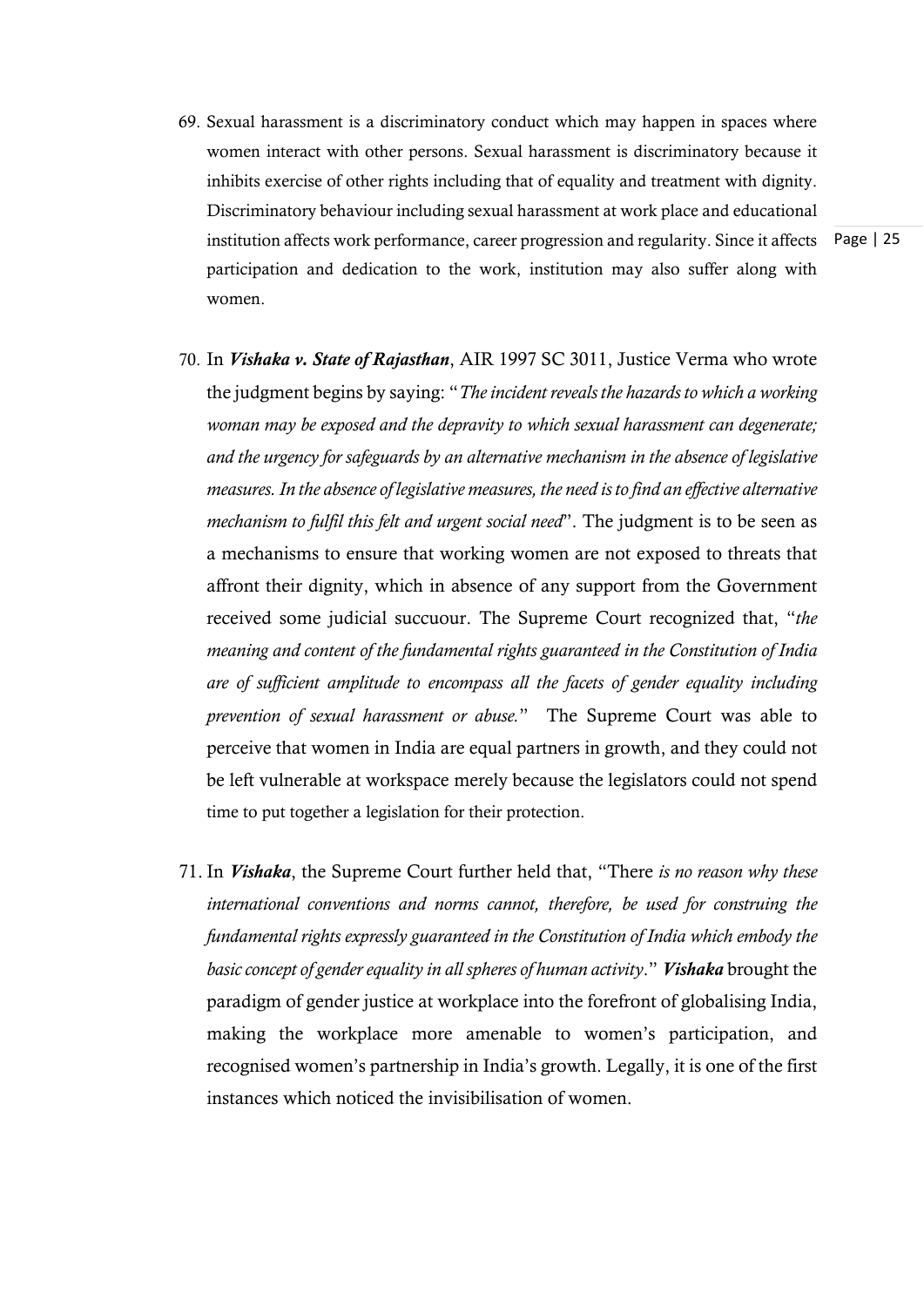72. Activists believe that the judgment in Vishaka, "*gave us a map for creating accountability. Workplaces, organisations, institutions (including educational establishments) were compelled to raise awareness about sexual harassment, take steps to prevent it and to offer effective redress. We sought and were granted the presence of a third party expert on complaints committees for sexual harassment, a mechanism mandated by Vishaka for all workplaces…. Still, Vishaka made it impossible for us to slip back to the way things are. It gave us language. Women's experience of unwelcome sexual conduct was no longer a patronising moral transgression of her "modesty", it was sexual harassment – a violation of her constitutional equality."20*

Page | 26

73. It is only recently that the Government has put together Sexual Harassment of Women at Workplace (Prevention, Prohibition and Redressal) Bill, 2012, which to say the least does not reflect either the efforts made by the activists and scholars of the years, nor does it reflect the mandate of Justice JS Verma Committee. In fact, Justice JS Verma Committee had recommended for reconsideration of the Bill because many parts of it were against the fundamental tenets of Constitutionalism. For instance, Verma Committee noted that "*Section 10(1) of the Sexual Harassment Bill, 2012 stipulates that on receipt of complaint of sexual harassment, conciliation must be attempted between the complainant and respondent. This is in violation of the mandate prescribed by the Supreme Court in Vishakha, which was a direction to the State 'to ensure a safe workplace / educational institution for women'. In this context, we think that the attempts to get justice cannot be muscled by attempts at conciliation. There are certain areas, such as contractual matters where there could be conciliation, but in matters of harassment and humiliation of women an attempt to compromise the same is indeed yet another way in which the dignity of women is undermined. We are in agreement with the objections raised by many women's organisations that the said provision actually shows very little regard for the dignity of women. We think that Section 10(1) of the Bill, in so far as it proposes conciliation as a first step, must be deleted*".

<sup>20</sup> Naina Kapur, *Workplace Sexual Harassment: The Way Things Are*, Economic & Political Weekly, Vol - XLVIII No. 24, June 15, 2013.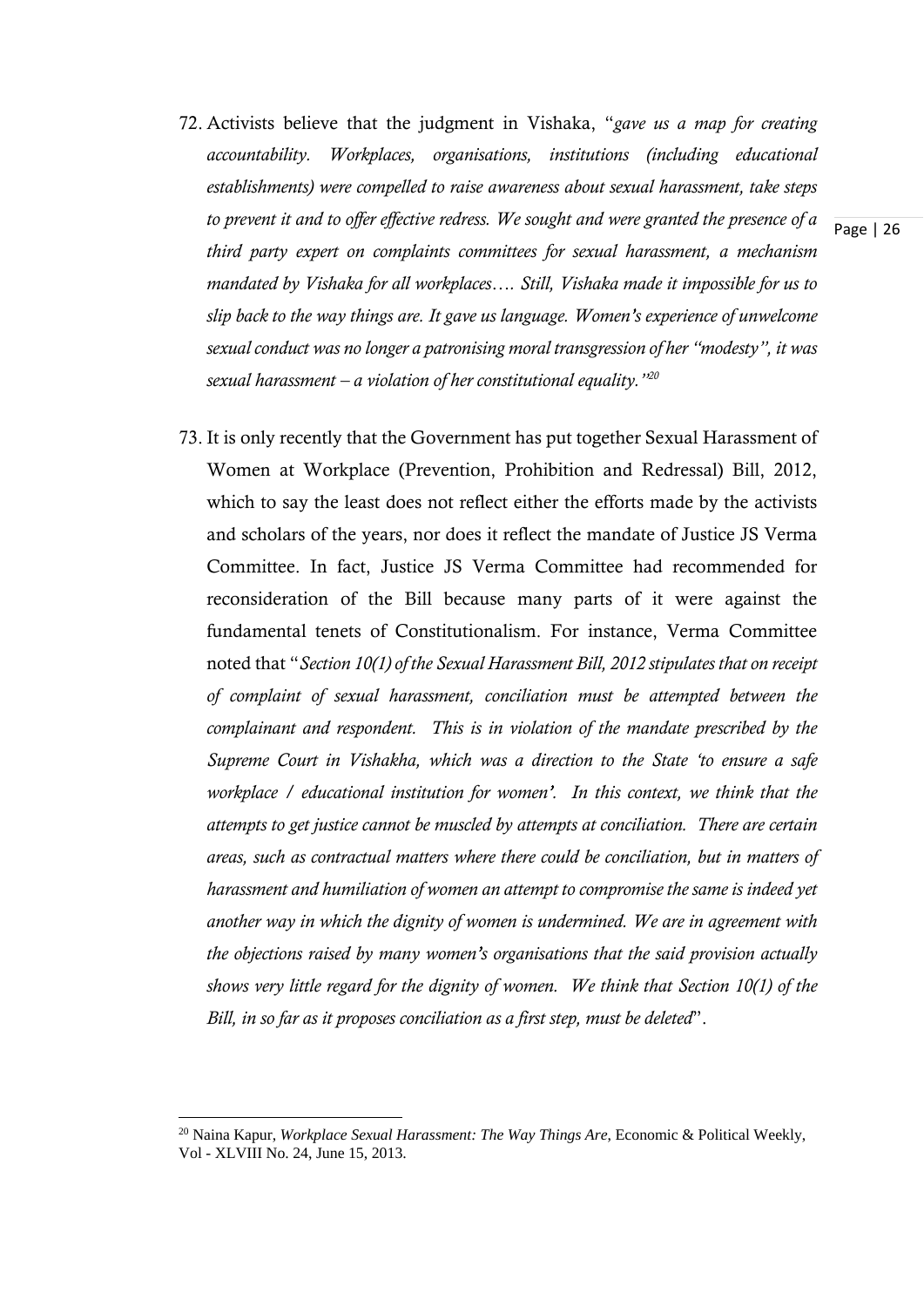- 74. Likewise, at page 128, Justice JS Verma Committee Report recommends that "*Section 14 of the Bill appears to penalise a woman for filing a false complaint. We think that such a provision is a completely abusive provision and is intended to nullify the objective of the law. We think that these 'red-rag' provisions ought not to be permitted to be introduced and they show very little thought.*"
- 75. Justice Verma Committee had noted that "*since each and every act of sexual harassment at the workplace is a form of sex discrimination which in effect denies a woman her fundamental rights guaranteed under the Constitution, it is proposed that any legislation dealing with the said issue should have the widest possible application so as to take within its scope every female member of the national workforce. Therefore, any legislation must apply to all government institutions, all public bodies, all panchayats, all establishments covered under the Factories Act and the Industrial Disputes Act and all employers in the private sector who are not otherwise covered by the categories listed above*…." and expressed its dissatisfaction for the fact that the proposed Bill does not apply to the unorganized sector.
- 76. In *Vishaka*, both preventive and curative guidelines were laid down including the guidelines that "*It shall be the duty of the employer or other responsible persons in work places or other institutions to prevent or deter the commission of acts of sexual harassment and to provide the procedures for the resolution, settlement or prosecution of acts of sexual harassment by taking all steps required.*" However, the Bill in its present form is grossly insufficient and in fact dilutes the guidelines laid down in *Vishaka.*
- 77. Despite the guidelines in *Vishaka*, and subsequent scholarly work concerning development of a legislation that develop the guidelines of Vishaka, the Government has only come up with an unacceptable Sexual Harassment of Women at Workplace (Prevention, Prohibition and Redressal) Bill, 2012. Certainly, we do need to get our legislations right in order to seek accountability from the Government. With imprecise drafting, the legislators are probably doing a greater disservice. The guiding objective of law on sexual harassment at workplace and educational institutions ought be what is set out in Justice Verma Committee Report (at page 129): "*It is our aim that the*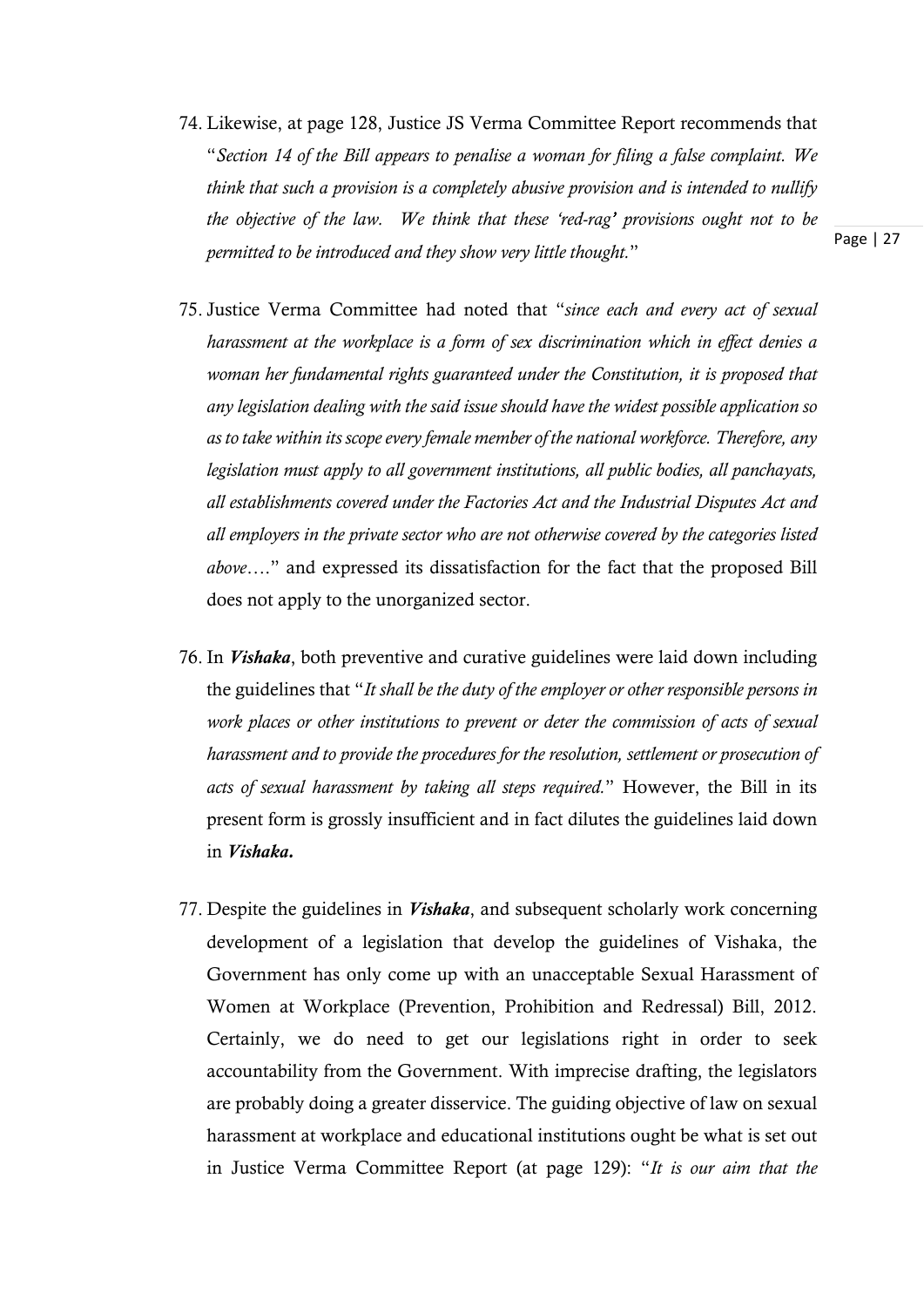*applicable law relating to sexual harassment at the workplace ought to ensure that not even an imperceptible influence of any gender bias is felt against the female workforce either in the performance of their duties or in their career progression*", which seems to have been completely ignored.

Page | 28

#### VIII. Need for Transformative Gender Law

- 78. The purpose of the Verma Committee Report was to move towards a transformative gender law. The Verma Committee was conscious in asking what is gender and is the current legal regime indeed responsive to gender. Obviously, the formal equality legal regime is completely insufficient to protect identities which arise out of gender which could include not only female identities but could include transsexuals and also men with different sexual orientation. Indeed, gender outlaws are individuals who break social expectations about how to exist as a man or a woman. We felt in the Verma Committee that the law necessarily had to cover all those who may have assigned characteristics or designated characteristics – feminine or masculine. We also believed that on the basis of years of stereotyped thinking, the mind was predisposed into avoiding or confronting major issues relating to gender justice and gender equality. In our view, the formal equality regime is of little consequence unless and until the constitutional recognition to individual capability contained in Article 21 along with group membership also equally recognised as a part of fraternity and equality, the articulation of formal equality regime is somewhat incomplete.
- 79. Thus, we must notice that discrimination which is practiced and which is protected for women is not only in the context of discrimination by the State and its agencies, it in fact means further, it means even discrimination practiced in society. After all, it is the State which has a major responsibility in preserving the social order as a secure order where a person belonging to whatever gender and particularly a woman can pursue their potentialities.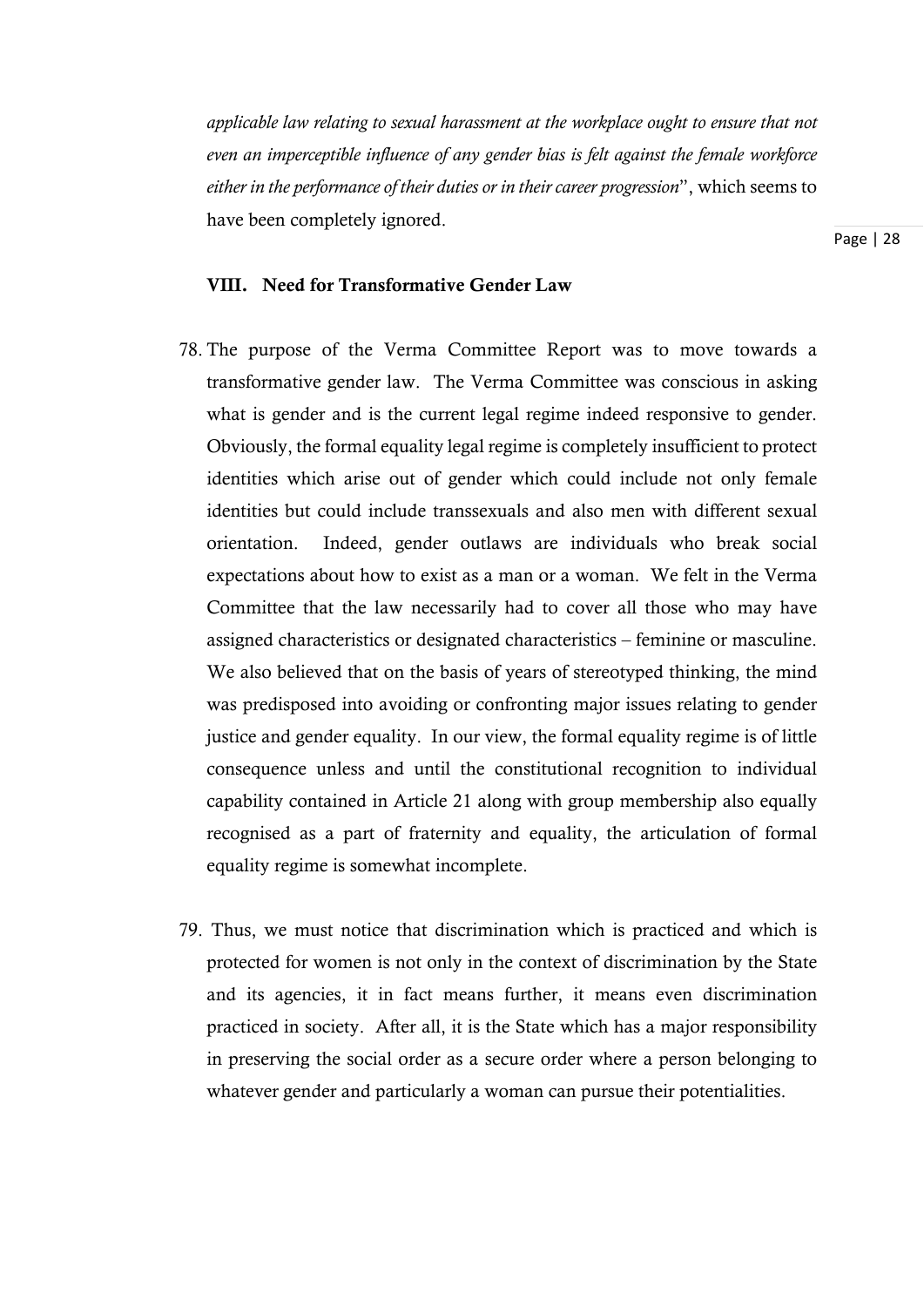- 80. It must be noticed that obviously the National Mental Health Policy has done very little in India to deal with chronic cases of abhorrent behaviour. Mental health is still not a high priority item in Indian public health. I, personally as well as member of the Verma Committee, do believe that on account of large scale repression, unemployment, lack of direction, lack of self-esteem and a host of other factors, the fulfilment of daily existence appears to be to aggressively advance who think that sexual exploitation is a form of release. This is indeed one of the most serious mental illnesses which need to be dealt with
- 81. The Verma Committee went through large degree of literature including sociobiological theories of rape. We were aware about the genetically advantageous behavioural adaptation which was written about by Randy Thornhill and Craig Palmer in "A Natural History of Rape". But however, there can be no doubt that the evidence for the hypothesis that rape is adapted is missing and it is completely impossible to annex it to any kind of survival instincts. We therefore rejected that even though rape may have been viewed as a natural biological phenomenon by certain anthropologists that it was a product of human evolutionary heritage. We believed that while evolutionary psychology may have its own insights, it was far more important for us to look at the human life as one where responsibility had necessarily to be assumed. We, therefore, went by the more modern understanding of a man being well adjusted in society well within himself and to others outside him and to be able to appreciate them in their identities including the gender in which they were placed.
- 82. In Verma Committee Report, we had appended "Bill of Rights" as Appendix 3 to the Report, in which we have crystallised various rights that arise out of Constitutionalism in the Indian context and had recommended for it to be adopted in statutory form to give a set of enforceable rights to women. The Bill of Rights is "*A charter to set out the rights guaranteed to women under the Constitution of India, and to provide for justiciability of the various rights*". Article 20 of the Bill of Rights provides that "*Every woman especially the girl-child must be protected from all forms of abuse including sexual harassment in schools and other educational*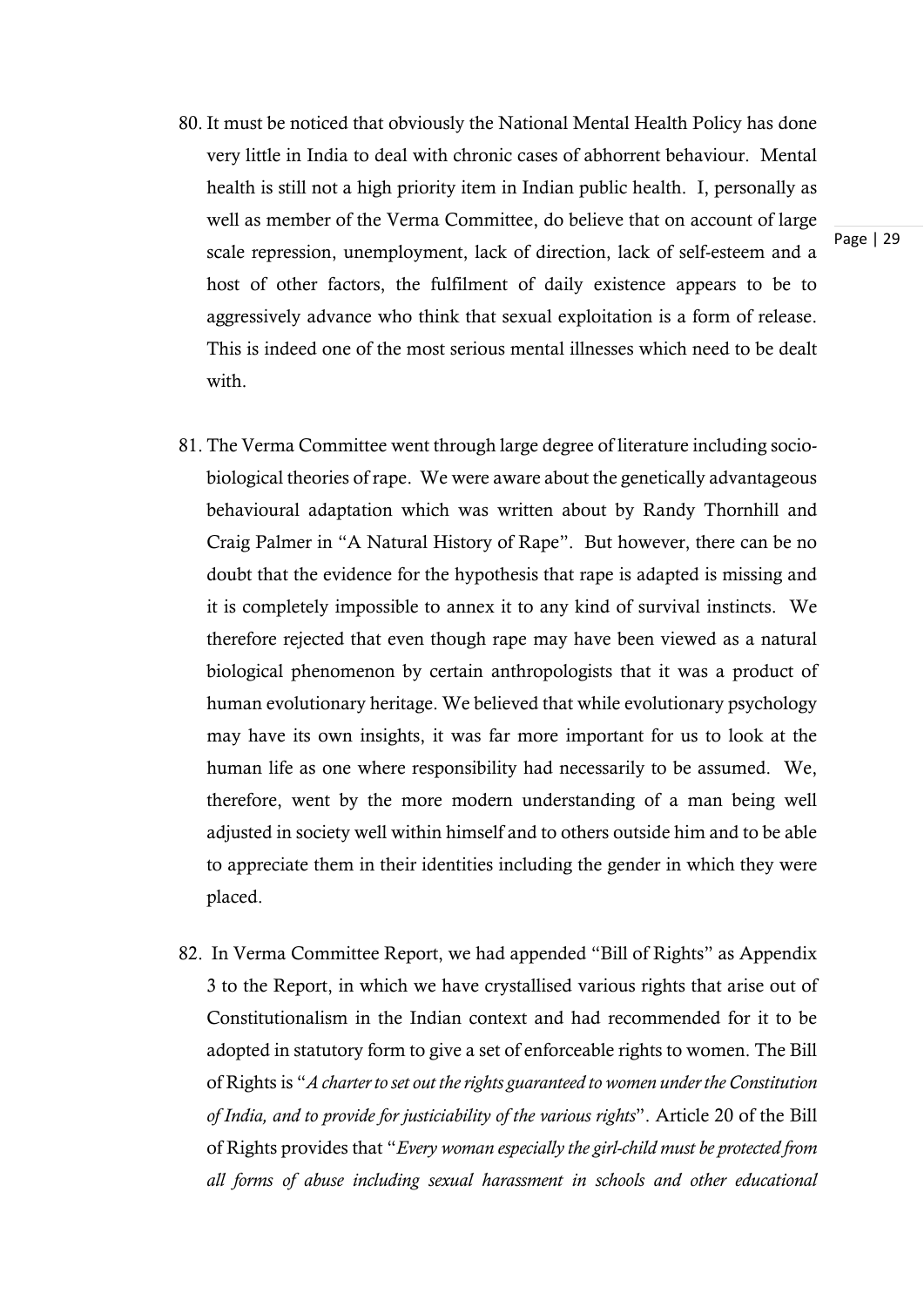*institutions and provide for sanctions against the perpetrators of such practices*". However, the Bill of Rights remains as such, with no attention being paid by the Governments for making the Bill of Rights statutorily enforceable.

#### IX. Concluding remarks

- 83. Through teachers, our children understand ideology, values, and cultures of a nation, state and its people. As Dr. Sandra Stacki (2002) observed, misinformation and constricted learning behaviours that children internalize socially can be filtered through teachers' lack of knowledge, misjudgments or biases. Therefore, while we are talking about curricular reform, we have to also improve on the teaching curriculum for teachers and emphasise on empowerment of teachers that includes the real opportunity for them to share perspectives, power and decision making.
- 84. The past three decades, with the spate of legislations concerning protection of women has contributed little in fostering respect for women in the society. While the legislations or the special provisions in the law may have been able to protect women, they by themselves have not been able to stitch together a society that respects gender and encourages equal participation of women. The shift of emphasis from welfare to empowerment i.e. creating enabling mechanisms that would empower women to take control of their lives, has to accompany a societal transformation reflected in the change of mindset. We have certainly realized that larger doses of welfare and service delivery have not altered women's status and that women need to be given the (secured) space and the opportunity to realize their full potential. There is an evident accent on providing the right environment, stimulus, a collective identity and tools to gain access to knowledge, skills and management structures that would achieve the goal of gender equality and preventing violence against women.
- 85. As stated in the earlier part, mere provision of access to education is not sufficient, what remains most important is the question as to the kind of education which is being provided and under what conditions. Gender